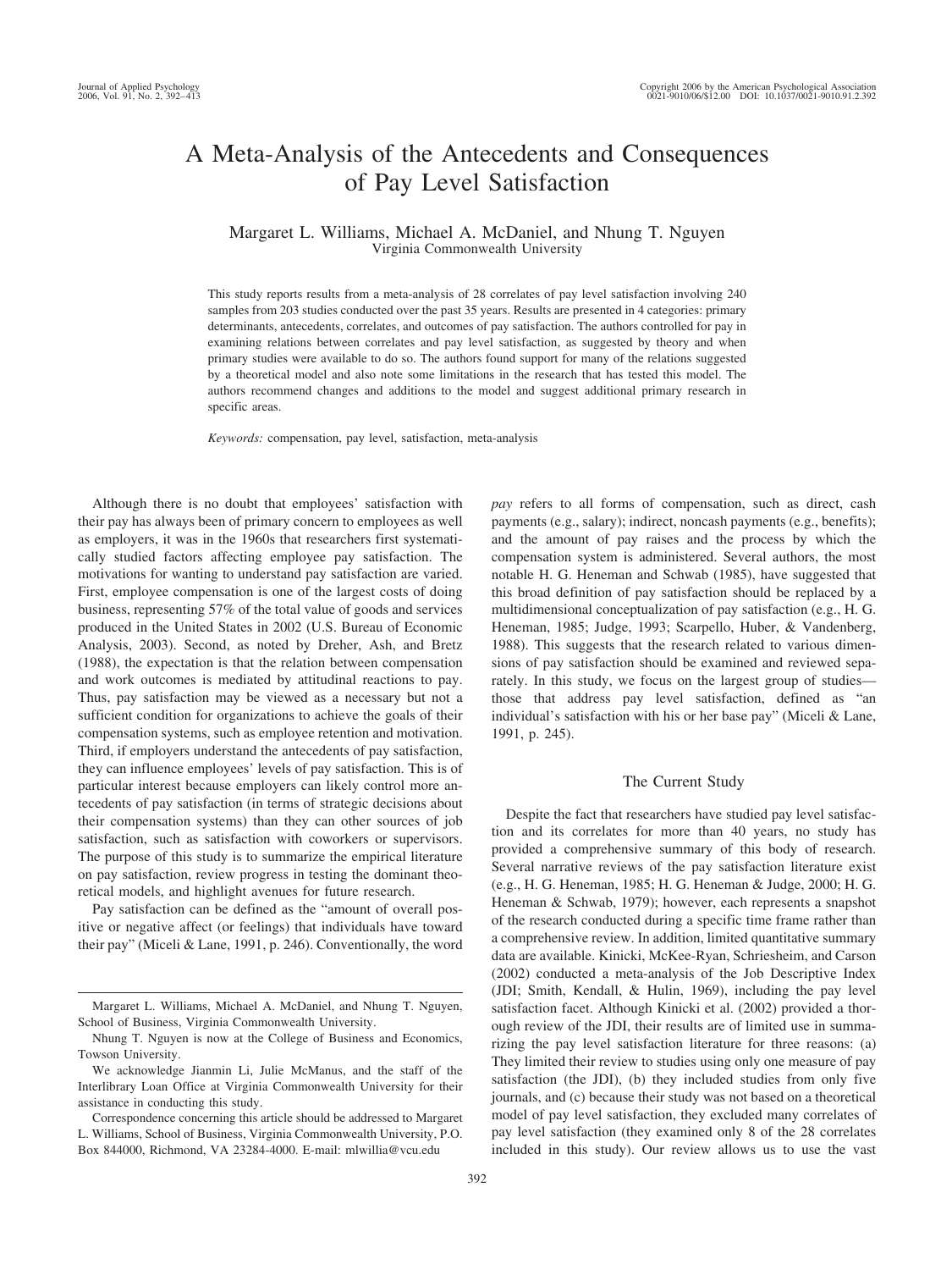amount of accumulated research to update theoretical models of the antecedents and consequences of pay level satisfaction.

In addition to this general objective, we advance the study of pay level satisfaction in three ways. First, although researchers have noted the importance of controlling for actual pay when examining relations among antecedents of pay level satisfaction, not all primary studies have done so. When possible, we examine relations controlling for pay level. Second, we identify underresearched areas in which additional primary research would be useful. Finally, as noted by H. G. Heneman (1985), the distinction among the dimensions of pay satisfaction was not recognized in empirical research until the late 1970s or early 1980s. Thus, a proportion of the empirical studies of pay satisfaction used measures that subsequently have been judged to assess an overall pay satisfaction construct (i.e., general pay satisfaction). Because we wish to understand the impact of this practice on the existing body of research, we include these studies in the meta-analysis and examine the impact of the type of pay measure (i.e., pay level vs. general pay satisfaction) on relations between pay level satisfaction and its correlates.

In addition to the general contributions described above, our analysis allows us to address five specific research questions. First, do pay discrepancies (the judgments that employees make about how their actual pay compares with the pay they should receive) mediate the relations between pay level satisfaction and other

antecedents? Second, are pay discrepancies related to pay level satisfaction in the manner suggested by equity theory or discrepancy theory? Third, do accumulated research results support the *paradox of the contented female worker* (Crosby, 1982), the finding that although women tend to make less income than men, they are not less satisfied with their pay? Fourth, does such a paradox exist for another demographic group, that is, historically underpaid racial minorities? Fifth, do constructs described by job characteristics theories (e.g., autonomy and task feedback) affect pay level satisfaction? We now turn to a discussion of the theoretical relations underlying the study of pay satisfaction.

## Theoretical Background

Two theories of the causes of pay level satisfaction have guided research over the past 35 years: equity theory (Adams, 1965) and discrepancy theory (Lawler, 1971, 1981). Figure 1 shows a model (based on the work of H. G. Heneman, 1985; Lawler, 1971; and Miceli & Lane, 1991) that combines both theories of the causes of pay level satisfaction. In this model, we include primary determinants (i.e., the difference between deserved and actual pay), antecedents (i.e., perceived inputs and outcomes of others), correlates (i.e., justice constructs), and consequences (i.e., absenteeism and turnover) of pay level satisfaction. We use this model to guide our meta-analysis and to frame and organize our findings.



*Figure 1.* Current model of the antecedents and consequences of pay level satisfaction (based on H. G. Heneman, 1985; Lawler, 1971; and Miceli & Lane, 1991).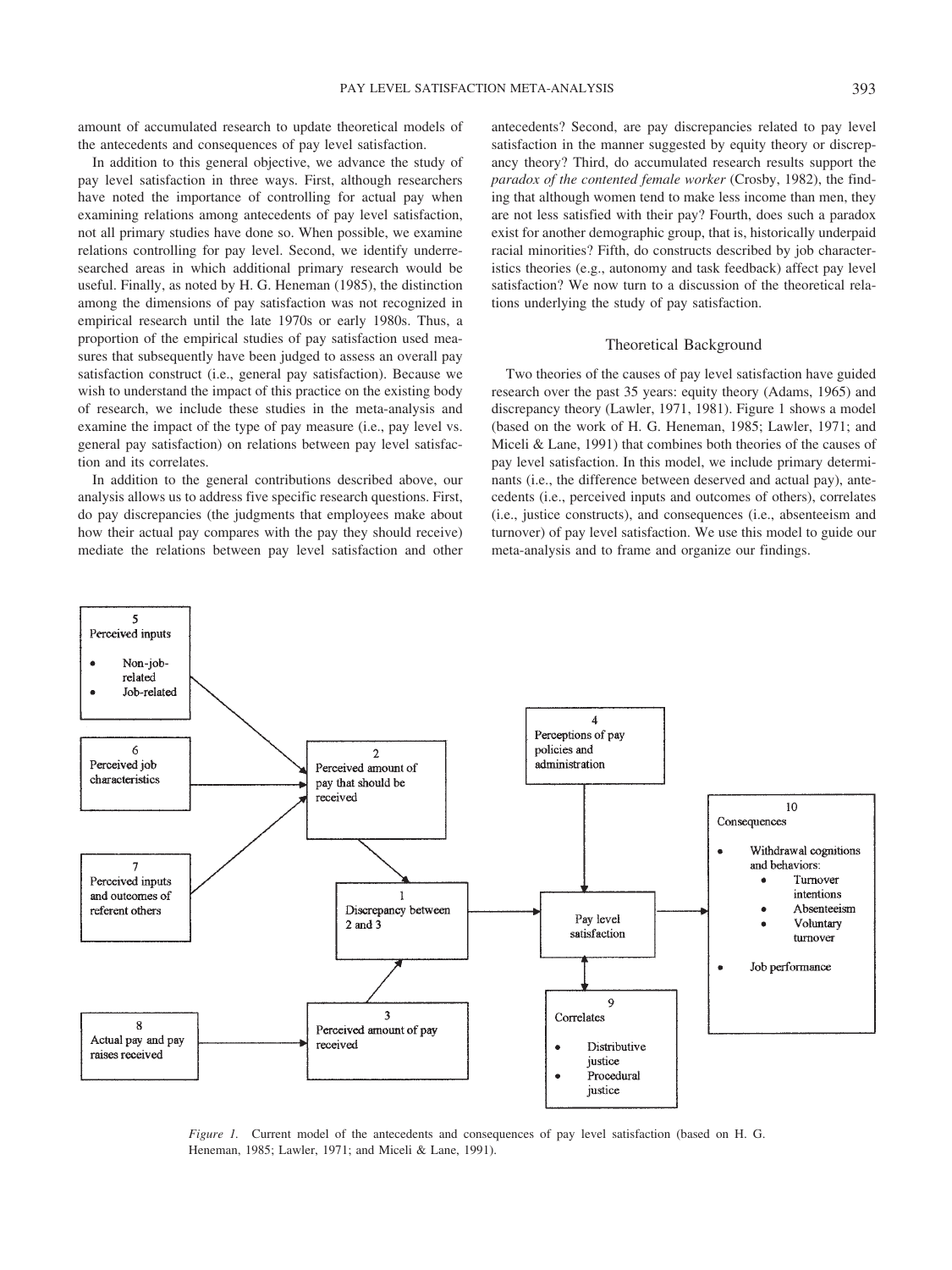## *Primary Determinants*

*Discrepancy between perceived amount of pay that should be received and perceived amount of pay received (Box 1).* The model indicates that the primary determinant of pay level satisfaction is the discrepancy between the pay that should be received (Box 2) and the amount of pay actually received (Box 3). This depiction is based on both discrepancy and equity theories. There are several areas of agreement between the two theories. First, both theories suggest that the perceived amount of pay that should be received and the perceived amount of pay received are the primary determinants of pay satisfaction. Second, both theories are in agreement that when these two determinants are equal, employees will be satisfied with their pay. Third, both theories postulate that when the perceived amount of pay deserved is greater than the amount received (Box  $2 >$  Box 3 in Figure 1), employees will be dissatisfied with their pay. Although, in its original form (Lawler, 1971), discrepancy theory was consistent with equity theory in its prediction that feelings of guilt and thus dissatisfaction would result from overpayment (Box  $2 <$  Box 3 in Figure 1), more recent theorizing has called this relation into question. Miceli and Lane (1991) claimed that overpayment may lead to satisfaction instead of dissatisfaction, and Scarpello (1988) advanced the theory that overreward may cause people to be satisfied but to view the outcome as unfair. We examine whether overreward is associated with lower or higher levels of pay satisfaction.

*Perceptions of pay policies and administration (Box 4).* Box 4 shows that perceptions of pay policies and administration (i.e., perceptions of how the pay system operates) are expected to relate to pay level satisfaction (Dyer & Theriault, 1976). Despite the fact that these antecedents have been incorporated into models of pay level satisfaction for nearly 30 years, only employees' perception of the performance-reward contingency operating in the organization had enough primary research studies to be included in our meta-analysis. We expect a positive relation between performancereward contingency and pay level satisfaction. Employees who perceive that performance is instrumental to the attainment of a valued outcome, such as a pay raise, should be more satisfied with their pay outcomes than those who do not perceive this connection (R. L. Heneman, Greenberger, & Strasser, 1988). An additional argument supporting a positive relation between performancereward contingency and pay level satisfaction is that those who are satisfied with their pay are likely to believe that their pay is based on their level of performance or *merit*.

### *Antecedents*

The remaining categories in the pay level satisfaction antecedent model (Boxes 5–8) are viewed as antecedents of the primary determinants (amount of pay that should be received and amount of pay received). These categories (shown in Figure 1) are perceived inputs, perceived job characteristics, perceived inputs and outcomes of referent others, and actual pay and pay raises received.

*Perceived inputs (Box 5).* There are two categories of perceived inputs shown in Box 5: non-job-related and job related (Pelled, Eisenhardt, & Xin, 1999). Miceli and Lane (1991) argued that non-job-related inputs, such as age, marital status, gender, and ethnicity, may serve as determinants of the perceived amount of pay that should be received. Thus, for example, older or married employees may believe that they deserve more pay than younger or unmarried employees. According to Lawler (1971), this suggests a negative relation between these factors and pay level satisfaction. Two of these characteristics have received a great deal of theoretical and empirical attention. First, the gender wage gap continues to persist within North America, and the presence of this gap suggests that women should be less satisfied than men with their pay. However, this expected difference in pay satisfaction does not exist, leading researchers to try to explain the paradox of the contented female worker (Crosby, 1982; Major & Konar, 1984). This meta-analysis provides the best estimate to date of this paradox as observed for the past 3 decades. Second, few studies have examined the relation between ethnicity and pay level satisfaction. There is a wage gap between majority group (White) earnings and the earnings of minority groups, yet there is no evidence to support a paradox similar to that found for female employees. On the basis of equity theory, it is likely that differences in pay satisfaction between Whites and non-Whites are due to factors in addition to actual pay level (e.g., comparisons with relevant others in terms of inputs as well as outcomes and whether referent others belong to the same ethnic group or either higher or lower paid groups); however, we expect that satisfaction levels are likely to be associated with existing, persistent pay differences as well. Thus, we expect White employees to be more satisfied with their pay level than ethnic minorities.

Job-related inputs in Box 5 include education, experience, job level, job tenure, and organizational tenure. According to early theorists, the higher the level of these job inputs is, the higher is the perceived amount of pay that should be received. Lawler (1971) and others (e.g., Schwab & Wallace, 1974) noted that factors that raise employees' pay expectations are likely to decrease pay level satisfaction, "other things being equal" (Lawler, 1971, p. 217). To examine this, it is important that one control for actual pay level. Thus, we expect weak, although possibly positive, relations between these job-related inputs and pay level satisfaction when we do not control for pay and weak negative relations when we control for pay.

*Perceived job characteristics (Box 6).* Box 6 indicates that perceived job characteristics predict the perceived amount of pay that should be received. The job characteristics that have appeared most frequently in the pay level satisfaction literature are those from the job characteristics model (Hackman & Oldham, 1974): autonomy, skill variety, task feedback, task identity, task significance, and their aggregate—job scope. Several arguments support a positive relation between job characteristics and pay level satisfaction. Lawler (1971) suggested that nonmonetary outcomes (e.g., autonomy) are likely to be positively related to pay level satisfaction because they may help satisfy some of the same individual needs that pay does. More recently, Campion and Berger (1990) supported Lawler's point by arguing that both job design and compensation can be viewed as rewards. Further, the logic behind the job characteristics model is that actions that enhance the core psychological states should increase satisfaction; thus, we might expect positive relations between the core job dimensions and pay level satisfaction. Finally, individuals who work in enriched jobs (i.e., those that require higher levels of skill and responsibility for their completion) may, in fact, be paid more than those who work in jobs with lower levels of enrichment. Empirical results support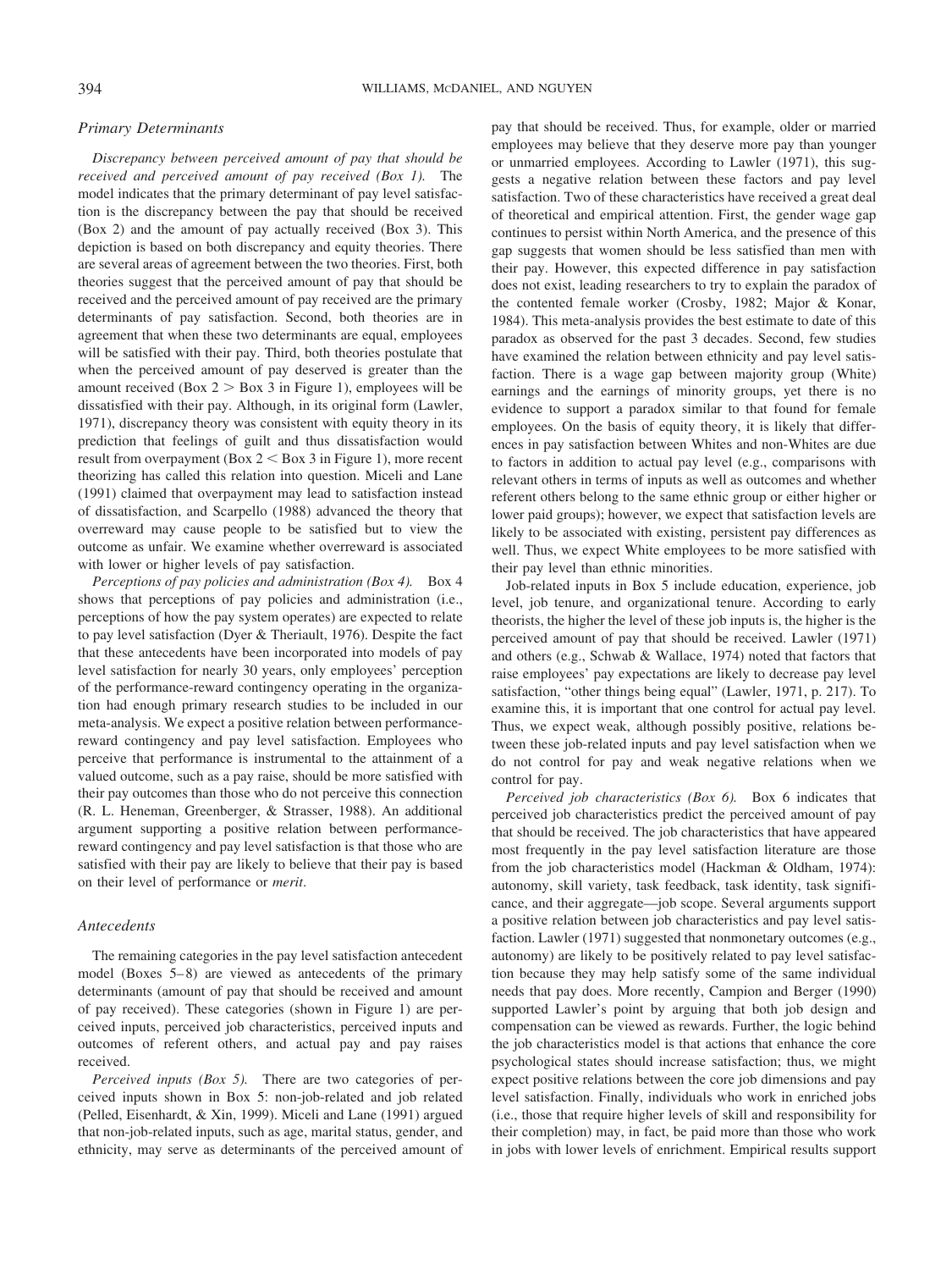arguments for a positive relation between perceived job characteristics and pay level satisfaction. Kinicki et al. (2002) found population correlations (corrected for unreliability) between core job characteristics and the pay satisfaction facet of the JDI ranging from .14 to .23.

An alternative argument seems worth noting, however. Just as job inputs are thought to be negatively related to pay level satisfaction because of their role in raising pay expectations, employees who must invest more mental energy into their enriched jobs may expect higher levels of pay to compensate for their greater levels of responsibility (Locke, Sirota, & Wolfson, 1976; O'Reilly & Caldwell, 1979). This is the perspective represented in Figure 1, because job characteristics are shown as predictors of pay that should be received. This representation suggests negative relations between job characteristics and pay level satisfaction if the greater requirements of enriched jobs are not associated with higher pay in return. On the basis of these arguments, we examine the relations between job characteristics and pay level satisfaction controlling for pay.

*Perceived inputs and outcomes of referent others (Box 7).* Perceived inputs and outcomes of referent others are viewed as antecedents of the perceived amount of pay that should be received. In general, factors that increase the perceived amount of pay that should be received are negatively related to pay level satisfaction (Rice, Phillips, & McFarlin, 1990). In empirical research, however, these constructs have usually been examined as direct antecedents of pay level satisfaction, and the measurement approach typically used yields positive relations with pay level satisfaction. In most cases, researchers assess perceived inputs and outcomes of referent others by asking a question such as, "Compared with those working in similar jobs in other organizations [or another basis of comparison], your pay is much worse, somewhat worse," and so forth, with a high score representing a positive comparison (i.e., *much better*). Studies have typically shown these measures to be positively related to pay level satisfaction. In addition, pay level satisfaction research has suggested that employees use a variety of comparisons (Goodman, 1974; Lawler, 1971; Summers & DeNisi, 1990) to determine their degree of pay level satisfaction. Two relevant groupings of referents are those within the same organization (i.e., *internal comparisons*—related to internal equity; Milkovich & Newman, 2005) and those doing similar work for other organizations (i.e., *external comparisons* related to external equity or competitiveness; Milkovich & Newman, 2005). In addition, employees may use other inputs, both job related and non-job-related (as described earlier), for comparisons. Because fewer studies have examined this type of comparison, we group these referents into a third category, called *general* comparisons. Both internal and external comparisons refer to individuals who are most salient to employees when they evaluate their pay equity; therefore, we expect both internal and external comparisons to be more strongly related to pay level satisfaction than are general comparisons.

*Actual pay and pay raises received (Box 8).* As noted by H. G. Heneman (1985), the relation between actual pay (Box 8) and pay level satisfaction is one of the most robust (yet hardly surprising) findings of past research. What has been surprising to many researchers is how low this relation appears to be; typically,  $r =$ .15 (H. G. Heneman & Judge, 2000). We expect to find a positive relation between pay amounts and pay level satisfaction, and, because we correct for unreliability in our meta-analysis, we expect the population correlation between pay and pay level satisfaction to exceed .15. The actual level of pay raises (also included in Box 8) is not found in Lawler's (1971) discrepancy model of pay level satisfaction. Because pay raises affect the perceived amount of pay received, we expect that pay raise percentage will be positively related to pay level satisfaction.

*Not included in our pay level satisfaction antecedent model.* Both Lawler (1971) and H. G. Heneman (1985) included an additional antecedent of perceived amount of pay received in their model: perceived pay of referent others. Lawler (1971) argued that

present wage rate is the key influence on a person's perception of what his pay is, but his perception is also shown to be influenced by . . . his perception of what his referent others receive. . . . The higher the pay of his referent others, the lower his pay will appear. (p. 215)

H. G. Heneman (1985) included this component in his modified model of the antecedents of pay satisfaction without comment. Later, Miceli and Lane (1991) eliminated this component from their model of the antecedents of pay satisfaction, again without comment. Thus, any decision about whether to include this component in the theoretical model must be based on the theoretical arguments of Lawler (1971) and be informed by subsequent empirical research. We interpret Lawler's (1971) work to suggest that people use their perceptions of the pay of referent others to evaluate their level of pay rather than as a determinant of the perceived amount of pay they receive. Lawler continued his discussion of this component of the model by suggesting, "The more salary a person perceives his referent other as receiving, the more dissatisfied he will be with his own present pay" (p. 217). Thus, we include perceived pay of referent others in the general category of perceived inputs and outcomes of referent others as a determinant of the perceived amount of pay that should be received (Box 7) rather than as a determinant of the perceived amount of pay received.

## *Correlates (Box 9)*

Recently, researchers have argued for the incorporation of organizational justice into the study of pay satisfaction (H. G. Heneman & Judge, 2000; Miceli & Lane, 1991). Although several authors have speculated about the relations between justice perceptions and pay satisfaction (H. G. Heneman & Judge, 2000; Miceli & Lane, 1991; Scarpello, 1988), the role of justice constructs as antecedents or consequences of pay satisfaction has not been clearly described. Distributive justice concerns the fairness of outcome distributions or allocations. Although outcome fairness is not synonymous with pay level satisfaction (Miceli & Lane, 1991; Scarpello & Jones, 1996), the two constructs are conceptually related. Thus, we expect a strong positive relation between distributive justice and pay level satisfaction. Several authors (e.g., Dyer & Theriault, 1976; H. G. Heneman, 1985; Miceli & Lane, 1991) have noted the important relations between pay administration processes and pay level satisfaction. To the extent that employees perceive the pay processes operating within their organizations as fair (i.e., procedural justice), we expect them to be more satisfied with their pay level.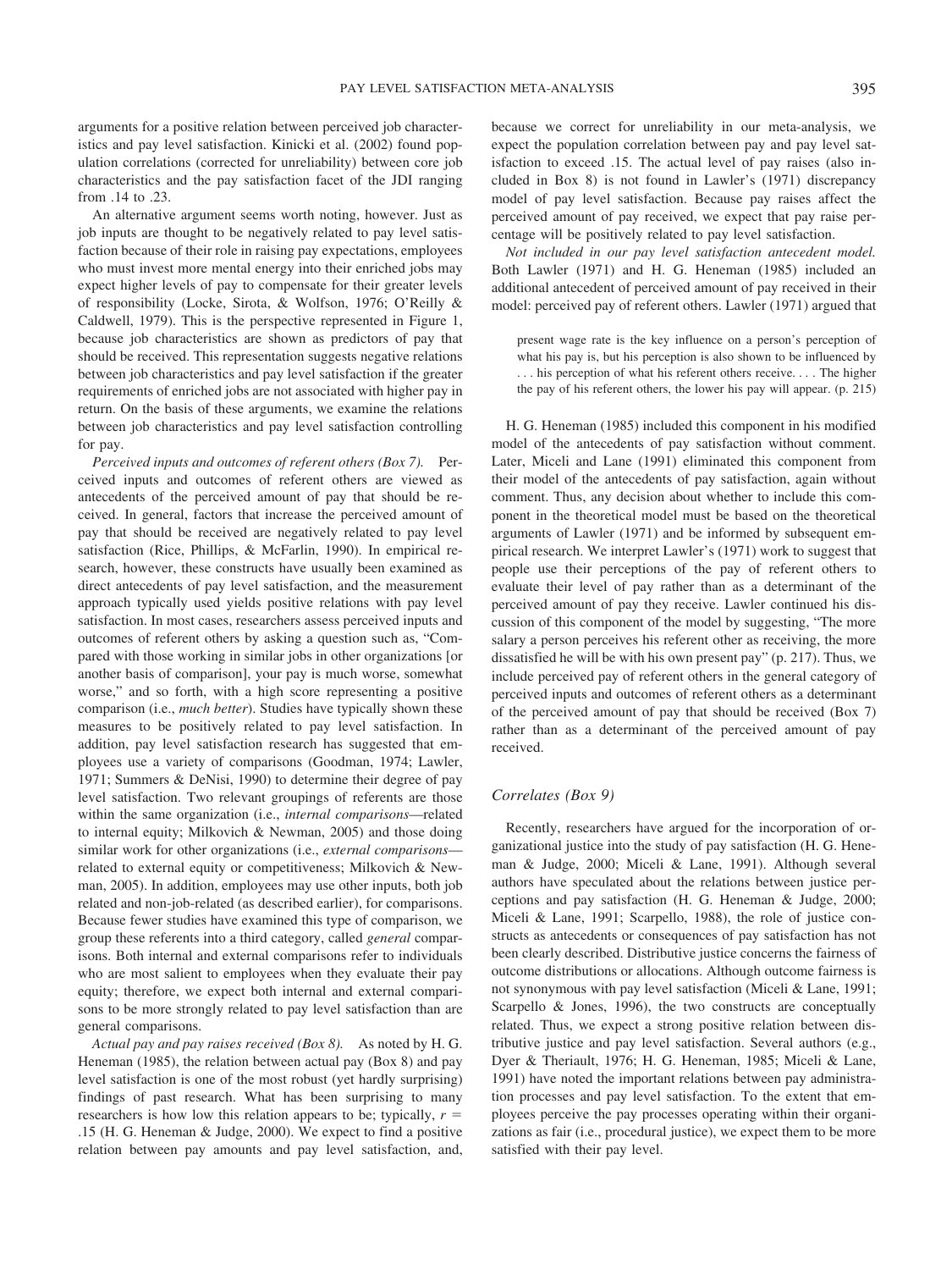## *Consequences (Box 10)*

H. G. Heneman and Judge (2000) noted that "research has unequivocally shown that pay dissatisfaction can have important and undesirable impacts on numerous employee outcomes. We need to make further exploration and identification of these pay dissatisfaction-outcome linkages a high priority for future research" (p. 85). H. G. Heneman and Judge (2000) used equity theory to suggest relations between pay dissatisfaction and both cognitive and behavioral consequences, so we expanded the pay level model shown in Figure 1 to include modifiable individual outcomes that have been linked to pay level satisfaction: (a) employee withdrawal cognitions and behaviors in terms of turnover intentions, absenteeism, and voluntary turnover and (b) job performance.

Although the literature on pay level satisfaction consequences is meager compared with the literature on antecedents, researchers have studied the relations between these consequences and the more general construct of job satisfaction. Of these consequences, turnover intentions are most strongly related to job satisfaction (e.g., Tett & Meyer, 1993). Therefore, we expect a strong negative relation between turnover intentions and pay level satisfaction. We expect the relation between absenteeism and pay level satisfaction to be weak and negative (Eby, Freeman, Rush, & Lance, 1999; Kinicki et al., 2002; Scott & Taylor, 1985). Voluntary turnover is strongly (and negatively) related to job satisfaction (Spector, 1997), but because pay satisfaction represents satisfaction with only one aspect of the job, we expect a weaker, negative relation between turnover and pay level satisfaction (Eby et al., 1999; Kinicki et al., 2002). Two estimates of the population correlation between pay level satisfaction and job performance are available. Iaffaldano and Muchinsky (1985) found an overall relation of .06, whereas Kinicki et al. (2002) found a relation of .15 between supervisor ratings of performance and the JDI pay level satisfaction measure. Although results indicate that moderators of the pay level satisfaction–performance relation exist, neither study examined potential moderators. We examine potential moderators of this relation.

#### Method

#### *Search for Primary Data*

We began with an automated search of PsycINFO (*Psychological Abstracts*) and ABI/Inform using the key words *compensation satisfaction*, *pay satisfaction*, *compensation equity*, *pay equity*, *compensation fairness*, and *pay fairness*. We also searched manually 12 journals for the years 1960 through 2003: *Academy of Management Journal*, *Administrative Science Quarterly*, *Human Relations*, *Industrial and Labor Relations Review*, *Industrial Relations*, *Journal of Applied Psychology*, *Journal of Management*, *Journal of Organizational Behavior*, *Journal of Occupational and Organizational Psychology*, *Journal of Vocational Behavior*, *Organizational Behavior and Human Decision Processes*, and *Personnel Psychology*. We chose the year 1960 to begin this search because the first formal attempts to measure pay satisfaction (e.g., the JDI; Smith et al., 1969) and the first theories of pay satisfaction (e.g., Lawler, 1971) were developed in the 1960s and early 1970s, and we were unaware of any empirical work on pay level satisfaction before that time. We also examined the empirical studies that included pay level satisfaction for references to other publications or articles that might have included pay level satisfaction. These processes identified over 1,800 conceptual and empirical publications,

conference papers, technical reports, dissertations, books, and book chapters. We examined all published sources for the presence of usable data; however, we included only sources that were published in English. In addition, we requested copies of conference papers from authors.

## *Decision Rules*

We included studies in the meta-analysis on the basis of several criteria. First, a study needed to present either a correlation coefficient between pay satisfaction and a correlate or quantitative data that we could use to calculate a correlation coefficient. (If correlation coefficients or data necessary to compute them were not presented in the article, we contacted the authors for additional data.) Second, participants needed to be adults employed full or part time or adult experimental participants who were paid for their work. Third, when we identified multiple studies that presented data for the same correlates from the same sample or samples, we included each correlate only once. Fourth, we excluded lagged correlations (i.e., correlations that were calculated on the basis of data collected at two different points in time). The only exception to this criterion was for absenteeism and turnover data, which are necessarily collected over a period of time. Lagged correlations are likely to differ from correlations based on data obtained at the same point in time because of unknown factors that may influence the constructs over the time interval. Because there were an insufficient number of lagged correlations to enable us to examine this factor as a potential moderator, we decided to exclude the samples that reported lagged correlations. Fifth, given our concern with construct validity, we excluded all studies for which we were unable to determine the actual items used to measure either pay satisfaction or one of its correlates. Sixth, we excluded samples that presented data at the group level of analysis (Ostroff & Harrison, 1999). Seventh, in some studies researchers did not present a correlation matrix but chose to report selected correlations within the text. In these cases, we excluded studies in which the authors reported only significant correlations (Rothstein & McDaniel, 1989).

#### *Pay Satisfaction Measures*

Table 1 shows the classification of published scales according to whether they measured pay level or general pay satisfaction. We made this determination on the basis of whether the items referred specifically to pay level or salary level (the amount of pay) or whether more than one item referred to an aspect of pay other than pay level. For example, the four items included in the pay level dimension of the Pay Satisfaction Questionnaire (PSQ; H. G. Heneman & Schwab, 1985) refer to "salary" and "take-home pay"; thus, we classified the PSQ as a measure of pay level satisfaction. In addition, all Minnesota Satisfaction Questionnaire (MSQ; Weiss, Dawis, England, & Lofquist, 1967) items refer to "pay," so we also classified the MSQ as a pay level measure. Eight of the nine items in the JDI refer to income or pay, although one item refers to "satisfactory profit sharing." We classified the JDI as a pay level satisfaction measure because the profit sharing item represented only 11% of the scale content. Our classification is consistent with H. G. Heneman (1985), who concluded that both the MSQ and the JDI are primarily measures of pay level satisfaction. We assigned the other pay level satisfaction scales included in Table 1 on the basis of the decision rule described above.

We classified the Index of Organizational Reactions: Financial (Dunham, Smith, & Blackburn, 1977) and the combined 18-item PSQ as measures of general pay satisfaction because each scale includes more than 1 item that assesses a component of compensation other than pay level. The Job Diagnostic Survey (JDS; Hackman & Oldham, 1974) represents a special case. We excluded from these analyses measures whose items all explicitly addressed pay fairness; however, we included the pay measure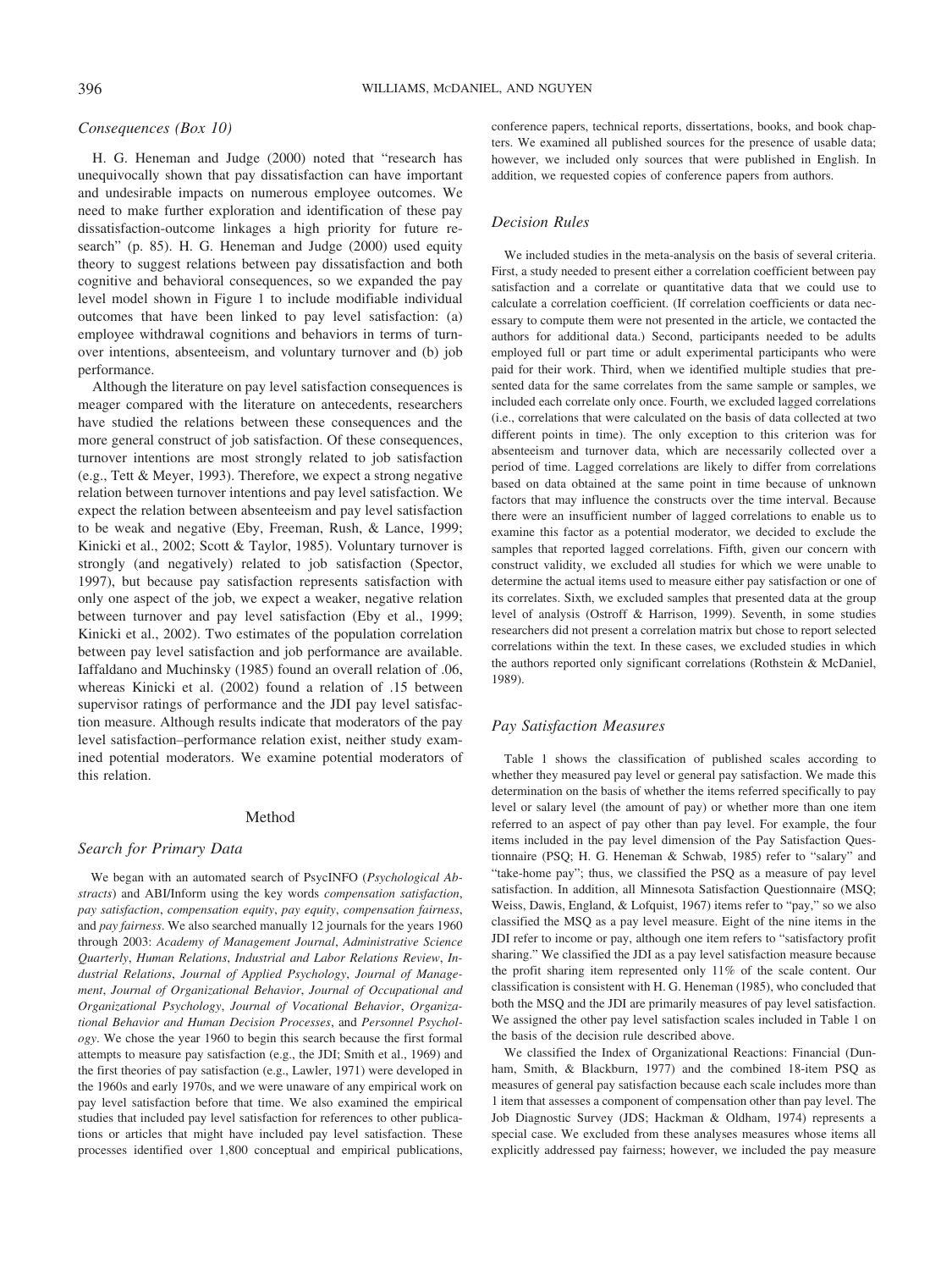| Table 1 |                                                                |  |  |
|---------|----------------------------------------------------------------|--|--|
|         | <b>Reliability Distributions for Pay Satisfaction Measures</b> |  |  |

| Name and source of scale                                                                           | No. alpha<br>reliabilities<br>available | $\boldsymbol{N}$ | Sample-size-weighted<br>mean $\alpha$ | Minimum<br>$\alpha$ | Maximum<br>$\alpha$ | Median<br>$\alpha$ |
|----------------------------------------------------------------------------------------------------|-----------------------------------------|------------------|---------------------------------------|---------------------|---------------------|--------------------|
| All multi-item pay level satisfaction scales                                                       | 126                                     | 53,823           | .82                                   | .64                 | .97                 | .82                |
| Job Descriptive Index: Pay (Smith et al., 1969)<br>Pay Satisfaction Questionnaire: Pay level (H.G. | 56                                      | 18,594           | .78                                   | .64                 | .91                 | .79                |
| Heneman & Schwab, 1985)<br>Minnesota Satisfaction Questionnaire:                                   | 19                                      | 11,659           | .92                                   | .75                 | .97                 | .96                |
| Compensation (Weiss et al., 1967)                                                                  | 14                                      | 4,328            | .83                                   | .76                 | .94                 | .85                |
| INDSALES: Pay (Churchill et al., 1974)<br>Opinion Scale for Manager's Job Satisfaction:            | 3                                       | 461              | .88                                   | .85                 | .89                 | .88                |
| Pay (Warr & Routledge, 1969)                                                                       | 4                                       | 6,619            | .74                                   | .74                 | .75                 | .74                |
| Worker Opinion Survey: Pay (Cross, 1973)<br>Pay Attitude Summary Index (Cammann et al.,            | $\overline{4}$                          | 749              | .83                                   | .79                 | .86                 | .83                |
| 1983)<br>Multi-item pay level scales not otherwise                                                 | 4                                       | 1,863            | .92                                   | .90                 | .93                 | .92                |
| classified                                                                                         | 22                                      | 9,550            | .79                                   | .65                 | .94                 | .83                |
| All multi-item general pay satisfaction scales<br>Job Diagnostic Survey: Pay (Hackman &            | 38                                      | 33,756           | .84                                   | .68                 | .95                 | .85                |
| Oldham, 1974)<br>Index of Organizational Reactions: Financial                                      | 16                                      | 19,308           | .86                                   | .75                 | .88                 | .86                |
| (Dunham et al., 1977)<br>Pay Satisfaction Questionnaire: Total (H.G.                               | 3                                       | 2,059            | .75                                   | .74                 | .77                 | .74                |
| Heneman & Schwab, 1985)<br>Multi-item general pay satisfaction scales not                          | 4                                       | 1,798            | .93                                   | .87                 | .95                 | .93                |
| otherwise classified                                                                               | 15                                      | 10,591           | .82                                   | .68                 | .95                 | .82                |

*Note.* The reliability of a single-item measure of pay level satisfaction was estimated to be .41. The reliability of a single-item measure of general pay satisfaction was estimated to be .70. INDSALES  $=$  a measure of job satisfaction for the industrial sales force.

from the JDS as a measure of general pay satisfaction because 1 item refers to pay fairness (i.e., "the degree to which I am fairly paid for what I contribute to this organization") and the other item assesses general pay satisfaction (i.e., "the amount of pay and fringe benefits I receive"). We placed the ad hoc scales with content that extended beyond pay level in the general pay satisfaction category.

#### *Coding*

For consistency, Margaret L. Williams coded all the sources containing empirical data. We chose a random sample of approximately 16% of the included studies to check the accuracy of coding (324 relations from 43 samples from 32 studies). Nhung T. Nguyen independently coded these studies. The results of this check indicated that both raters agreed on sample size 99.7% of the time (on 322 of 324 occurrences) and agreed on the correlate to code and the value of the correlation coefficient 97.2% of the time (on 315 of 324 occurrences). We corrected any discrepancies found prior to conducting the meta-analysis. These high levels of agreement for sample sizes and correlation coefficients are consistent with past reliability studies of these variables (Whetzel & McDaniel, 1988). An additional coder examined approximately 12% of the studies (24 of 203) to classify coded variables into the appropriate construct categories. We identified 1 study in which the primary coder misclassified a variable. Again, we corrected this situation prior to conducting the analyses.

In some cases, correlations were not provided but we were able to calculate a correlation coefficient from other statistics provided in the study. We used transformations provided by Hunter and Schmidt (1990, pp. 271–273) to calculate (a) a between-groups standardized mean difference (*d*) when we knew means and standard deviations of two groups and (b) a correlation when we knew either the between-groups standardized mean difference or the between-groups *t*. We used procedures described by Dunlap, Cortina, Vaslow, and Burke (1996) for correlated designs. We

corrected the correlations obtained from these transformations for dichotomization using formulas provided by Hunter and Schmidt (1990, pp. 46 – 47) when the correlates were not naturally occurring dichotomies (e.g., gender). We calculated phi coefficients from data provided in four studies (Bergmann, 1981; Penzer, 1969; Swan, Futrell, & Todd, 1978; A. Williams, Livy, Silverstone, & Adams, 1979). On the basis of the recommendation of an anonymous reviewer, we did not correct these phi coefficients.

Some studies presented data from more than one measure of pay satisfaction. If correlations among the multiple measures of pay satisfaction were provided, we calculated the correlation between a composite (i.e., the multiple measures of pay satisfaction) and an outside variable (i.e., the correlate) using the standard-score form of the equation provided by Ghiselli, Campbell, and Zedeck (1981, p. 163). If correlations among the multiple measures of pay satisfaction (which are necessary to calculate the correlation between the composite and the outside variable) were not provided, we randomly selected a single correlation for use in the metaanalysis (Martinussen & Bjornstad, 1999). If data were available for the same correlates from more than one time period, we coded the first time period.

We only analyzed correlates for which data were available from six or more samples. (Note, however, that subgroup analyses for some correlates are based on fewer than seven samples.) This yielded a total of 28 antecedents, correlates, and consequences of pay satisfaction (see Tables 2, 3, 4, 5, and 6) found in 240 samples from 203 studies. A large majority of these studies (199 of 203 studies, or 98% of the total) were published in refereed outlets. We believe that in this situation, however, the file-drawer problem is less of a concern than it is for many meta-analyses. The majority of these studies did not focus on pay satisfaction; instead, pay satisfaction was included simply because the researchers administered and reported results for the entire JDI or JDS (e.g., Stone, 1976). Thus, whether the correlations for pay satisfaction were significant was unrelated to the decision to publish the research.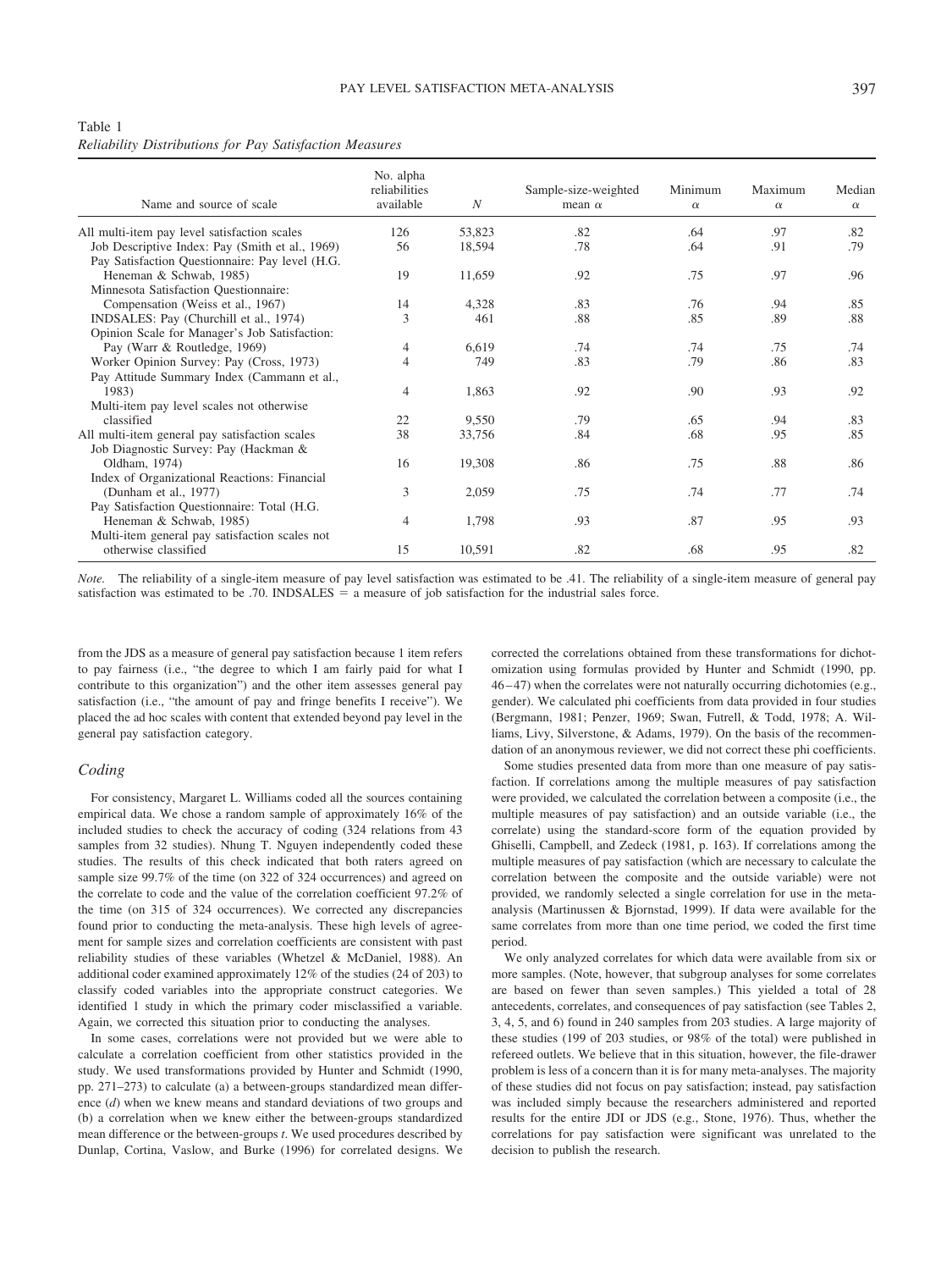#### Table 2

#### *Meta-Analyses of Pay Discrepancy, Performance Reward Contingency, and Non-Job-Related Inputs With Pay Satisfaction*

|                                                                              |                  |                                                               |                        | Observed<br>distribution |         | Population distribution |                             |  |  |
|------------------------------------------------------------------------------|------------------|---------------------------------------------------------------|------------------------|--------------------------|---------|-------------------------|-----------------------------|--|--|
| Distribution                                                                 | $\boldsymbol{k}$ | $\boldsymbol{N}$                                              | Mean<br>$\mathfrak{r}$ | $SD_r$                   | $\rho$  | $\sigma_{\rho}$         | 80% credibility<br>interval |  |  |
|                                                                              |                  | Pay discrepancy correlates of pay satisfaction                |                        |                          |         |                         |                             |  |  |
| All pay discrepancy coefficients (all are pay level)                         | 11               | 1,931                                                         | $-.42$                 | .12                      | $-.54*$ | .16                     | $-.74--.33$                 |  |  |
|                                                                              |                  | Performance-reward contingency correlates of pay satisfaction |                        |                          |         |                         |                             |  |  |
| All performance reward contingency coefficients                              | 17               | 12,500                                                        | .31                    | .20                      | $.57*$  | .41                     | $.05 - 1.00a$               |  |  |
|                                                                              |                  | Age correlates of pay satisfaction                            |                        |                          |         |                         |                             |  |  |
| All age coefficients<br>All coefficients except Steffy & Jones (1990) and    | 74               | 82,249                                                        | .03                    | .09                      | $.04*$  | .11                     | $-.10-.19$                  |  |  |
| Ting (1996)                                                                  | 72               | 37,892                                                        | .04                    | .11                      | $.05*$  | .12                     | $-.10-.21$                  |  |  |
| Pay level satisfaction                                                       | 61               | 74,761                                                        | .03                    | .09                      | $.04*$  | .11                     | $-.10-.18$                  |  |  |
| Pay level coefficients without Steffy & Jones                                |                  |                                                               |                        |                          |         |                         |                             |  |  |
| $(1990)$ and Ting $(1996)$                                                   | 59               | 30,404                                                        | .04                    | .10                      | $.05*$  | .11                     | $-.09-.19$                  |  |  |
| General pay satisfaction                                                     | 13               | 7,488                                                         | .07                    | .14                      | $.08*$  | .15                     | $-.12-.26$                  |  |  |
|                                                                              |                  | Marital status correlates of pay satisfaction                 |                        |                          |         |                         |                             |  |  |
| All marital status coefficients                                              | 8                | 5,750                                                         | .01                    | .08                      | $.01*$  | .08                     | $-.09-.12$                  |  |  |
|                                                                              |                  | Gender correlates of pay satisfaction                         |                        |                          |         |                         |                             |  |  |
| All gender coefficients<br>All coefficients except Steffy & Jones (1990) and | 58               | 88,008                                                        | .01                    | .08                      | $.01*$  | .10                     | $-.12-.13$                  |  |  |
| Ting (1997)                                                                  | 56               | 48,530                                                        | .03                    | .08                      | $.04*$  | .09                     | $-.07-.15$                  |  |  |
| Pay level                                                                    | 48               | 74,947                                                        | .01                    | .08                      | $.01*$  | .10                     | $-.12-.13$                  |  |  |
| Pay level coefficients without Steffy & Jones                                |                  |                                                               |                        |                          |         |                         |                             |  |  |
| (1990) and Ting (1997)                                                       | 46               | 35,469                                                        | .04                    | .09                      | $.05*$  | .09                     | $-.07-.23$                  |  |  |
| General pay satisfaction                                                     | 10               | 13,061                                                        | .02                    | .07                      | $.02*$  | .07                     | $-.07-.11$                  |  |  |
|                                                                              |                  | Ethnicity correlates of pay satisfaction                      |                        |                          |         |                         |                             |  |  |
| All ethnicity coefficients                                                   | 11               | 43,174                                                        | .17                    | .22                      | $.25*$  | .33                     | $-.17-.68$                  |  |  |
| All coefficients except Ting (1997)                                          | 10               | 12,336                                                        | .45                    | .25                      | $.67*$  | .39                     | $.17 - 1.00a$               |  |  |
| All coefficients except Steffy & Jones (1990)                                | 10               | 34.534                                                        | .06                    | .02                      | $.09*$  | .02                     | $.06 - .11$                 |  |  |

*Note.* The reliabilities of age, marital status, gender, and ethnicity are assumed to be 1.00. No estimates of the reliability of pay discrepancy were available, so the reliability of pay discrepancy was set at .80. The reliability of pay satisfaction was interpolated for 9 of 11 pay discrepancy samples: Five were single-item pay level satisfaction measures, and 2 were pay level satisfaction composites ( $\alpha s$  = .93 and .85). The reliability of performance reward contingency was interpolated for 7 of 17 samples: All were single-item measures ( $\alpha = .44$ ). (The weighted average  $\alpha$  was .77 for the multi-item measures.) The reliability of pay satisfaction was interpolated for 6 of 17 performance reward contingency samples: Five were single-item pay level satisfaction measures. For age, the reliability of pay satisfaction was interpolated for 32 of 74 samples: Fourteen were single-item pay level measures, 1 was a pay level composite  $(\alpha = .93)$ , and 1 was a single-item general pay satisfaction measure. For marital status, the reliability of pay satisfaction was interpolated for 1 of 8 samples: a single-item measure of pay level satisfaction. For gender (male = 0, female = 1), the reliability of pay satisfaction was interpolated for 26 of 58 samples: Thirteen were single-item pay level satisfaction measures, and 1 was a single-item general pay satisfaction measure. For ethnicity (non-White = 0, White = 1), the reliability of pay satisfaction was interpolated for 5 of 11 samples: Two were single-item pay level satisfaction measures.<br><sup>a</sup> The upper range of the credibility interval was rounded down

 $* p < .05$  for the chi-square test for homogeneity of corrected correlations.

#### *Analysis*

We used psychometric meta-analysis (Hunter & Schmidt, 1990) in which we individually corrected each coefficient for unreliability of the pay satisfaction measure and the correlate. (We did not correct for range variance.) When the reliability of the pay satisfaction measure was reported in the study, we used that reliability. When the reliability of the pay satisfaction measure was not reported, we used the sample-size-weighted mean of the reliability from those studies that reported reliabilities for the same pay satisfaction measure (see Table 1). We grouped the multi-item ad hoc measures into pay level satisfaction and general pay satisfaction groups. If a study did not report a reliability for a multi-item ad hoc pay satisfaction measure, we used the sample-size-weighted mean of multiitem ad hoc scales that reported a reliability (shown in Table 1). In several cases, we used a composite of two or more pay satisfaction scales. We calculated the reliability of the composite using equations for the reliability of linear combinations provided by Nunnally (1978, p. 249).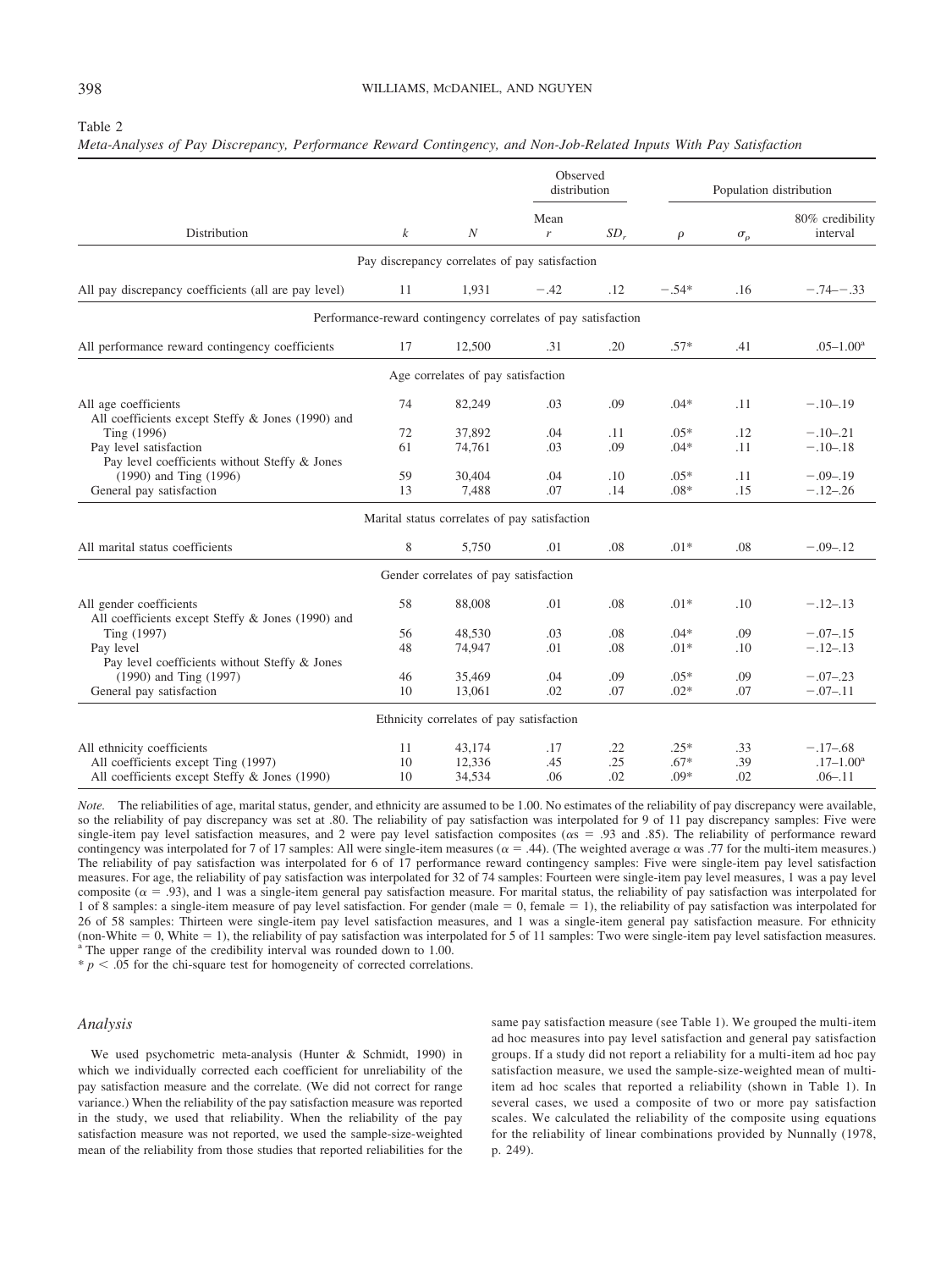| Table 3                                                   |  |  |  |
|-----------------------------------------------------------|--|--|--|
| Meta-Analyses of Job-Related Inputs With Pay Satisfaction |  |  |  |

|                                                                                                                                           |                      |                                                      | Observed<br>distribution |                          |                                   | Population distribution  |                                                      |  |  |
|-------------------------------------------------------------------------------------------------------------------------------------------|----------------------|------------------------------------------------------|--------------------------|--------------------------|-----------------------------------|--------------------------|------------------------------------------------------|--|--|
| Distribution                                                                                                                              | k                    |                                                      | Mean<br>r                | $SD_r$                   | $\rho$                            | $\sigma_{\rho}$          | 80% credibility<br>interval                          |  |  |
|                                                                                                                                           |                      | Education correlates of pay satisfaction             |                          |                          |                                   |                          |                                                      |  |  |
| All education coefficients<br>All coefficients except Ting (1996)<br>Pay level satisfaction<br>Pay level satisfaction without Ting (1996) | 47<br>46<br>39<br>38 | 62,000<br>26,283<br>59,519<br>23,802                 | .01<br>.00<br>.00<br>.01 | .07<br>.10<br>.07<br>.10 | $.01*$<br>$.00*$<br>$.01*$<br>.00 | .08<br>.12<br>.08<br>.12 | $-.08-.11$<br>$-.15-.15$<br>$-.09-.11$<br>$-.15-.16$ |  |  |
| General pay satisfaction                                                                                                                  | 8                    | 2,481                                                | $-.02$                   | .04                      | $-.02$                            | .00                      | $-.02 - .02$                                         |  |  |
|                                                                                                                                           |                      | Experience correlates of pay satisfaction            |                          |                          |                                   |                          |                                                      |  |  |
| All experience coefficients                                                                                                               | 9                    | 3,028                                                | .07                      | .12                      | $.08*$                            | .11                      | $-.07-.22$                                           |  |  |
|                                                                                                                                           |                      | Job level correlates of pay satisfaction             |                          |                          |                                   |                          |                                                      |  |  |
| All job level coefficients<br>All coefficients except Ting (1996)                                                                         | 23<br>22             | 48,775<br>13.058                                     | .16<br>.12               | .07<br>.12               | $.23*$<br>$.13*$                  | .09<br>.13               | $.11 - .35$<br>$-.04-.29$                            |  |  |
|                                                                                                                                           |                      | Job tenure correlates of pay satisfaction            |                          |                          |                                   |                          |                                                      |  |  |
| All job tenure coefficients                                                                                                               | 21                   | 11.796                                               | $-.03$                   | .10                      | $-.03*$                           | .11                      | $-.17-.11$                                           |  |  |
|                                                                                                                                           |                      | Organizational tenure correlates of pay satisfaction |                          |                          |                                   |                          |                                                      |  |  |
| All organizational tenure coefficients<br>All coefficients except Steffy & Jones (1990)<br>Pay level satisfaction                         | 44<br>43<br>37       | 36,692<br>28,052<br>29,516                           | .10<br>.03<br>.12        | .16<br>.09<br>.16        | $.15*$<br>$.03*$<br>$.18*$        | .23<br>.11<br>.24        | $-.14-.44$<br>$-.11-.18$<br>$-.13-.49$               |  |  |
| Pay level satisfaction without Steffy & Jones (1990)<br>General pay satisfaction                                                          | 36<br>7              | 20,876<br>7,176                                      | .03<br>.01               | .10<br>.07               | $.04*$<br>$.01*$                  | .13<br>.06               | $-.12-.20$<br>$-.07-.09$                             |  |  |

*Note.* The reliabilities of education, experience, job level, job tenure, and organizational tenure were assumed to be 1.00. For education, the reliability of pay satisfaction was interpolated for 16 of 47 samples: Nine were single-item pay level satisfaction measures, and 1 was a pay level composite ( $\alpha$  = .93). For experience, the reliability of pay satisfaction was interpolated for two of 9 samples. For job level, the reliability of pay satisfaction was interpolated for 11 of 23 samples: Two were single-item pay level satisfaction measures, and 1 was a pay level satisfaction composite ( $\alpha = .93$ ). For job tenure, the reliability of pay satisfaction was interpolated for 3 of 21 samples: One was a single-item pay level satisfaction measure, and 1 was a pay level composite  $(\alpha = .93)$ . For organizational tenure, the reliability of pay satisfaction was interpolated for 19 of 44 samples: Eight were single-item pay level satisfaction measures, and 1 was a single-item general pay satisfaction measure.

 $* p < .05$  for the chi-square test for homogeneity of corrected correlations.

We used the information in Table 1 to calculate reliability estimates for single-item measures of pay level and general pay satisfaction. For each published scale listed in Table 1, we used the Spearman–Brown formula to estimate the reliability of a single-item measure. We then weighted these estimates by the total sample size for each scale (shown in Column 3 of Table 1) and calculated two sample-size-weighted average reliability estimates for single-item measures—one for pay level satisfaction ( $\alpha = .44$ ), and one for general pay satisfaction ( $\alpha = .70$ ).

We fixed the reliabilities of 13 correlates at 1.00, assuming they were measured without error (age, marital status, gender, ethnicity, education, experience, job level, job tenure, organizational tenure, salary, pay raise percentage, absenteeism, and voluntary turnover). No estimates of reliability were available for pay discrepancy; however, it is unlikely that this variable is measured without error. Thus, we fixed the reliability of pay discrepancy at .80. For the remaining correlates, we used the reliabilities reported in the studies or imputed reliabilities the same way we did for the pay satisfaction measures. The number of estimated reliabilities for each of the correlates as well as the value of the sample-size-weighted mean reliability coefficient and the reliability estimates for single-item measures are given in the notes to Tables 2– 6 where appropriate. The number of composites included in each analysis is shown in the notes for Tables 2–6.

We set the reliability of job performance to .52 on the basis of Viswesvaran, Ones, and Schmidt's (1996) meta-analysis of job performance ratings.

Whereas we imputed missing reliabilities with means or otherwise set them to constants, the variance of the reliabilities is likely to be smaller than the variance of the reliabilities in the population. This will cause the estimates of the standard deviation of the population correlations to be upwardly biased and will cause the credibility interval to be wider than it would be if the variance of the reliabilities across studies were more accurately estimated. The effect of this bias is that more of the population variance may be attributed to moderators than is actually the case. The imputed reliabilities, when correct on average, will not bias the estimated means of the population correlations.

To examine the impact on the meta-analytic results of studies with large sample sizes, we ran each analysis with and without studies whose samples sizes exceeded either 6,000 or 33% of the total sample size for each correlate. These results are reported in Tables 2–6.

Although pay level satisfaction measures predominated over general pay satisfaction measures, we examined type of pay satisfaction measure as a moderator. We compared the results obtained from the studies using pay level satisfaction measures with the results from studies that used general pay satisfaction measures only when  $k > 6$  for both subgroups. These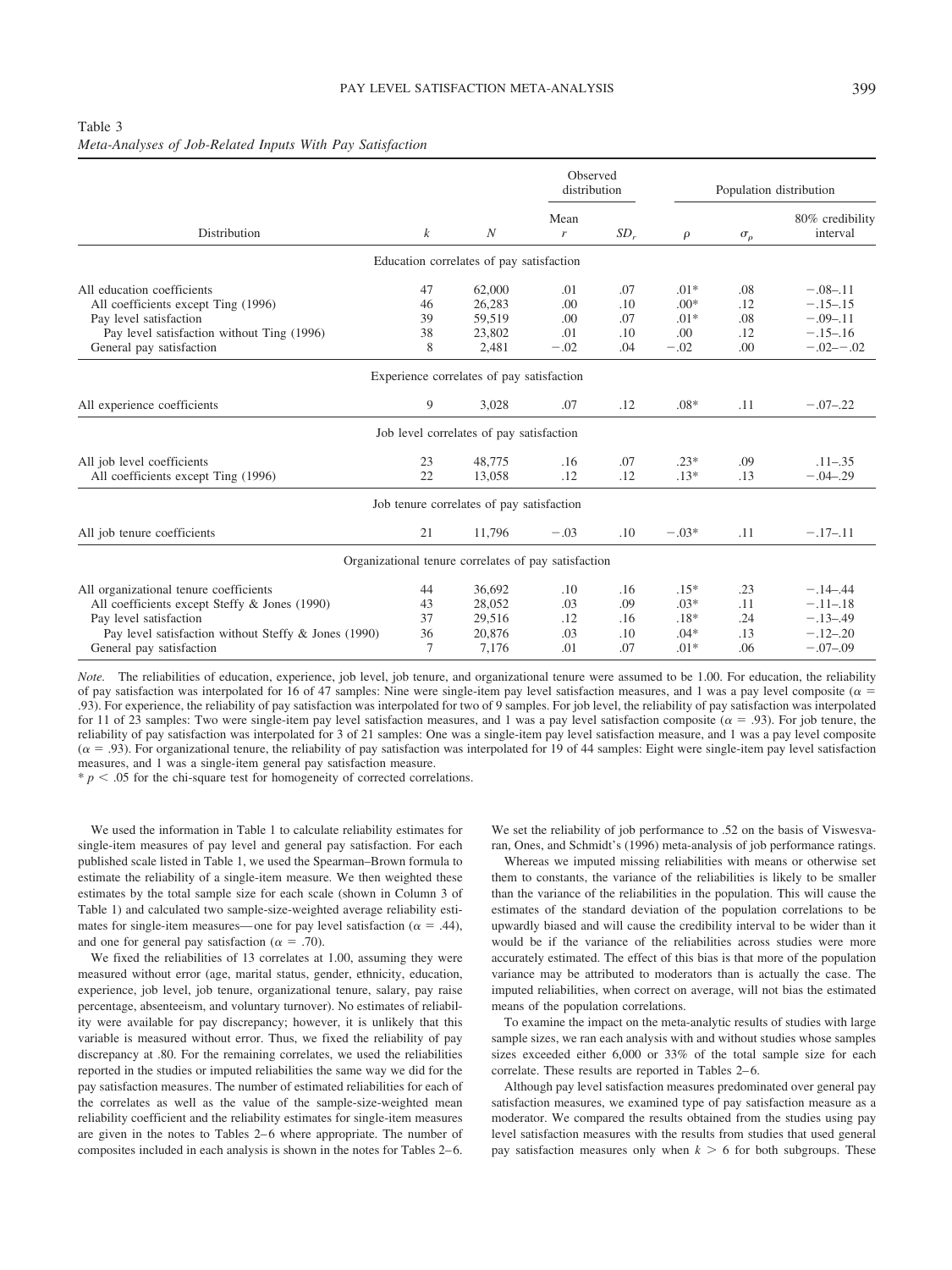#### Table 4

|  |  |  | Meta-Analyses of Perceived Job Characteristics With Pay Satisfaction |  |  |  |
|--|--|--|----------------------------------------------------------------------|--|--|--|
|--|--|--|----------------------------------------------------------------------|--|--|--|

|                                                                                               |                  |                                                  | Observed<br>distribution |            |                  |                 | Population distribution     |
|-----------------------------------------------------------------------------------------------|------------------|--------------------------------------------------|--------------------------|------------|------------------|-----------------|-----------------------------|
| Distribution                                                                                  | $\boldsymbol{k}$ | $\boldsymbol{N}$                                 | Mean<br>$\mathfrak{r}$   | $SD_r$     | $\rho$           | $\sigma_{\rho}$ | 80% credibility<br>interval |
|                                                                                               |                  | Job autonomy correlates of pay satisfaction      |                          |            |                  |                 |                             |
| All autonomy coefficients                                                                     | 15               | 11,443                                           | .18                      | .06        | $.24*$           | .06             | $.16 - .32$                 |
| All autonomy correlates except Tiegs et al. (1992)<br>JDI pay level satisfaction <sup>a</sup> | 14<br>8          | 5,038<br>2,260                                   | .14<br>.11               | .07<br>.08 | $.19*$<br>$.16*$ | .06<br>.07      | $.11 - .27$<br>$.07 - .25$  |
|                                                                                               |                  | Skill variety correlates of pay satisfaction     |                          |            |                  |                 |                             |
| All skill variety coefficients                                                                | 13               | 11,595                                           | .12                      | .06        | $.18*$           | .12             | $.02 - .33$                 |
| All skill variety correlates except Tiegs et al. (1992)                                       | 12               | 5,190                                            | .16                      | .07        | $.25*$           | .15             | $.06 - .45$                 |
| JDI pay level satisfaction <sup>a</sup>                                                       | 6                | 2,039                                            | .14                      | .07        | .19              | .06             | $.11 - .27$                 |
|                                                                                               |                  | Task feedback correlates of pay satisfaction     |                          |            |                  |                 |                             |
| All task feedback coefficients                                                                | 11               | 9,629                                            | .19                      | .05        | $.24*$           | .04             | $.20 - .29$                 |
| All feedback correlates except Tiegs et al. (1992)                                            | 10               | 3,224                                            | .18                      | .08        | $.23*$           | .06             | $.15 - .32$                 |
| JDI pay level satisfaction <sup>a</sup>                                                       | $\overline{5}$   | 1.172                                            | .10                      | .05        | .13              | .00             | $.13 - .13$                 |
|                                                                                               |                  | Task identity correlates of pay satisfaction     |                          |            |                  |                 |                             |
| All task identity coefficients                                                                | 11               | 9,625                                            | .08                      | .04        | .11              | .03             | $.07 - .15$                 |
| All task identity correlates except Tiegs et al. (1992)                                       | 10               | 3,220                                            | .12                      | .06        | .16              | .00             | $.16 - .16$                 |
| JDI pay level satisfaction <sup>a</sup>                                                       | 5                | 1.172                                            | .14                      | .02        | .20              | .00             | $.20 - .20$                 |
|                                                                                               |                  | Task significance correlates of pay satisfaction |                          |            |                  |                 |                             |
| All task significance coefficients                                                            | 7                | 8,101                                            | .10                      | .04        | .14              | .03             | $.10 - .17$                 |
| All task significance correlates except Tiegs et al. (1992)                                   | 6                | 1,696                                            | .14                      | .07        | .19              | .04             | $.13 - .24$                 |
| JDI pay level satisfaction <sup>a</sup>                                                       | 3                | 302                                              | .01                      | .02        | .02              | .00.            | $.02 - .02$                 |
|                                                                                               |                  | Job scope correlates of pay satisfaction         |                          |            |                  |                 |                             |
| All job scope coefficients                                                                    | 10               | 9,051                                            | .21                      | .05        | $.26*$           | .04             | $.21 - .31$                 |
| All job scope correlates except Oldham et al. (1979)                                          | 9                | 2,121                                            | .16                      | .09        | .23              | .08             | $.14 - .32$                 |

*Note.* The reliability of autonomy was interpolated for 7 of 15 samples: All were multi-item measures ( $\alpha = .67$ ). The reliability of pay satisfaction was interpolated for 9 of 15 autonomy samples: One was a single-item general pay satisfaction measure. The reliability of skill variety was interpolated for 6 of 13 samples: One was a single-item measure ( $\alpha = .45$ ); 5 were for multi-item measures ( $\alpha = .72$ ). The reliability of pay satisfaction was interpolated for 7 of 13 skill variety samples: One was a single-item pay level satisfaction measure. The reliability of task feedback was interpolated for 5 of 11 samples: All were multi-item measures ( $\alpha = .70$ ). The reliability of pay satisfaction was interpolated for 6 of the 11 task feedback samples. The reliability of task identity was interpolated for 5 of 11 samples: All were multi-item measures ( $\alpha = .65$ ). The reliability of pay satisfaction was interpolated for 6 of the 11 task identity samples. The reliability of task significance was interpolated for 3 of 7 samples: All were multi-item measures ( $\alpha = .61$ ). The reliability of pay satisfaction was interpolated for 3 of the 7 task significance samples. The reliability of job scope was interpolated for 6 of 10 samples: All were multi-item scales ( $\alpha = .77$ ). The reliability of pay satisfaction was interpolated for 6 of the 10 job scope samples: Two were single-item pay level satisfaction measures. JDI = Job Descriptive Index.  $a$  Included for comparison with Kinicki et al. (2002).

 $* p < .05$  for the chi-square test for homogeneity of corrected correlations.

results are reported in Tables 2, 3, 5, and 6. For comparison purposes, we present results for the subgroup of samples that used the JDI for the eight correlates that our study has in common with Kinicki et al. (2002; see Tables 4 and 6). We calculated Hunter and Schmidt's (1990, p. 151) chi-square test for homogeneity of corrected correlations for each corrected correlation  $(\rho)$  shown in Tables 2–6.

#### Results

Two comments regarding our overall results are warranted. First, we examined the type of pay satisfaction measure (i.e., level vs. general) as a moderator for seven correlates. Out of seven correlates, five did not show any differences across type of pay satisfaction measure. We found differences for two correlates (distributive justice and performance), which indicates that, in some situations, the focus of the pay satisfaction measure may influence the results. Second, the results of the significance tests indicated heterogeneity of correlations within almost all of the distributions. Thus, potential moderators exist for the majority of correlates included in the meta-analysis, even those that are not strongly related to pay level satisfaction (e.g., job-related inputs). We examined moderators for some of these relations.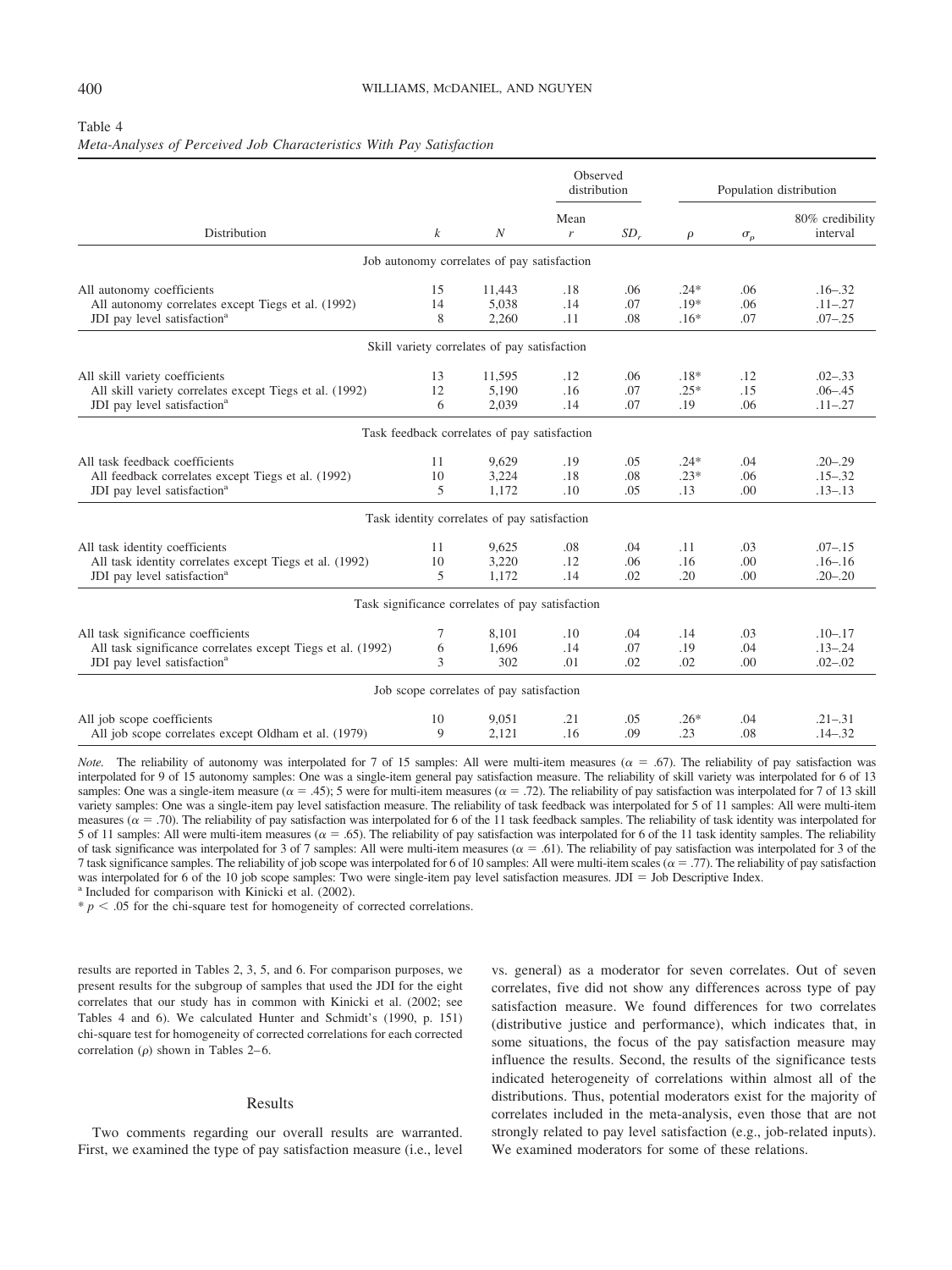#### PAY LEVEL SATISFACTION META-ANALYSIS 401

#### Table 5

|                                                                                  |                |                                                                                                 | Observed<br>distribution                 |                   |                            | Population distribution |                                           |  |  |
|----------------------------------------------------------------------------------|----------------|-------------------------------------------------------------------------------------------------|------------------------------------------|-------------------|----------------------------|-------------------------|-------------------------------------------|--|--|
| Distribution                                                                     | k              | N                                                                                               | Mean<br>r                                | $SD_r$            | $\rho$                     | $\sigma_{\rho}$         | 80% credibility<br>interval               |  |  |
|                                                                                  |                | Internal comparisons (employees within the same organization) correlates of pay satisfaction    |                                          |                   |                            |                         |                                           |  |  |
| All internal comparison coefficients                                             | 12             | 11,563                                                                                          | .56                                      | .05               | $.94*$                     | .14                     | $.76 - 1.00a$                             |  |  |
|                                                                                  |                | External comparisons (employees from other organizations) correlates of pay satisfaction        |                                          |                   |                            |                         |                                           |  |  |
| All external comparison coefficients                                             | 14             | 12,986                                                                                          | .57                                      | .09               | $1.00^{b*}$                | .30                     | $.93 - 1.00a$                             |  |  |
|                                                                                  |                | General comparisons (referents of the same age, education, etc.) correlates of pay satisfaction |                                          |                   |                            |                         |                                           |  |  |
| All general comparison coefficients                                              | 6              | 3,009                                                                                           | .40                                      | .14               | $.75*$                     | .13                     | $.59 - .91$                               |  |  |
|                                                                                  |                |                                                                                                 | Pay level correlates of pay satisfaction |                   |                            |                         |                                           |  |  |
| All pay level coefficients<br>Pay level satisfaction<br>General pay satisfaction | 64<br>54<br>10 | 29,754<br>21,829<br>7,925                                                                       | .26<br>.25<br>.27                        | .14<br>.15<br>.11 | $.29*$<br>$.29*$<br>$.29*$ | .16<br>.17<br>.11       | $.09 - .49$<br>$.08 - .51$<br>$.15 - .44$ |  |  |
|                                                                                  |                | Pay raise percentage correlates of pay satisfaction                                             |                                          |                   |                            |                         |                                           |  |  |
| All pay raise percentage coefficients                                            | 6              | 2,182                                                                                           | .07                                      | .04               | .08                        | .00                     | $.08 - .08$                               |  |  |

*Meta-Analyses of Standards of Comparison, Actual Pay and Pay Raises, and Remaining Antecedents With Pay Satisfaction*

*Note.* The reliabilities of salary and percentage pay raise were assumed to be 1.00. The reliability of internal comparisons was interpolated for 10 of 12 samples: All were single-item measures ( $\alpha = .67$ ). ( $\alpha = .86$  for the one sample that used a multi-item measure.) The reliability of pay satisfaction was interpolated for 11 of 12 internal comparison samples: Six were single-item pay level satisfaction measures, and 1 was a single-item general pay satisfaction measure. The reliability of external comparisons was interpolated for 13 of 14 samples: All were single-item measures ( $\alpha = .38$ ). ( $\alpha = .55$  for the one sample that used a multi-item measure.) The reliability of pay satisfaction was interpolated for 10 of 14 external comparison samples: Seven were single-item pay level satisfaction measures. The reliability of general comparisons was interpolated for 3 of 6 samples: Two were single-item measures ( $\alpha$  = .34), and 1 was a composite ( $\alpha = .60$ ). (The weighted average  $\alpha = .61$  for the multi-item measures.) The reliability of pay satisfaction was imputed for 4 of 6 general comparison samples: All were single-item pay level satisfaction measures. For salary, the reliability of pay satisfaction was imputed for 26 of 64 samples: Two were pay level satisfaction composites ( $\alpha s = .85$  and .94), 11 were single-item pay level satisfaction measures, and 1 was a single-item

general pay satisfaction measure. For pay raise percentage, the reliability of pay satisfaction was imputed for 1 of 6 samples.<br><sup>a</sup> The upper range of the credibility interval was rounded down to 1.00. <sup>b</sup> The population c

 $* p < .05$  for the chi-square test for homogeneity of corrected correlations.

## *Primary Determinant: Discrepancy Between Perceived Amount of Pay That Should Be Received and Perceived Amount of Pay Received (Box 1)*

As shown in Table 2, strong support for discrepancy theory is provided by the relations between pay discrepancy and pay satisfaction. For all 11 samples,  $\rho = -.54$ . We had planned to examine whether the measure of discrepancy used in the primary study was consistent with equity or discrepancy theory, but confounds existed that eliminated this possibility.

#### *Antecedents*

*Perceptions of pay policies and administration (Box 4).* As shown in Table 2, employee perceptions of performance reward contingency were very strongly related to pay level satisfaction ( $\rho = .57$ ).

*Perceived inputs: Non-job-related (Box 5).* The results for non-job-related inputs are also shown in Table 2. Age and marital status were weakly related to pay level satisfaction ( $\rho s = .04$  and .01, respectively). The population correlation between gender  $(0 =$ male,  $1 =$  female) and pay level satisfaction was .01. Whereas we know that gender is related to actual pay level, we conducted an additional analysis that examined the partial correlation between gender and pay satisfaction, controlling for actual pay. We obtained a rho of  $-.17$  between gender and actual pay required for this analysis from 24 samples included in the meta-analysis, with a total sample size of 17,306. The partial correlation was .05, indicating that once pay level was controlled, women were slightly more satisfied with their pay than are men, although mean differences are likely to be small. We found that ethnicity  $(0 = non-$ White,  $1 =$  White) was moderately related to pay satisfaction, although the value for rho dropped from .25 to .09 with the removal of one study correlation that was an outlier (Steffy & Jones, 1990;  $r = .61$ ). Therefore, we believe that .09 is a better estimate of the population value than .25. We calculated a partial correlation between ethnicity and pay level satisfaction, controlling for pay level, to see whether pay differences between groups accounted for differences in pay level satisfaction. We used the population correlation of .09 between ethnicity and pay level satisfaction and a population correlation estimate of .06 between ethnicity and pay based on four samples with a total sample size of 2,901 (the four correlations were .05, .05, .07, and .08). The partial correlation was .07. The variance reduction rate (Chen & Spector, 1991) indicated that approximately 40% of the shared variance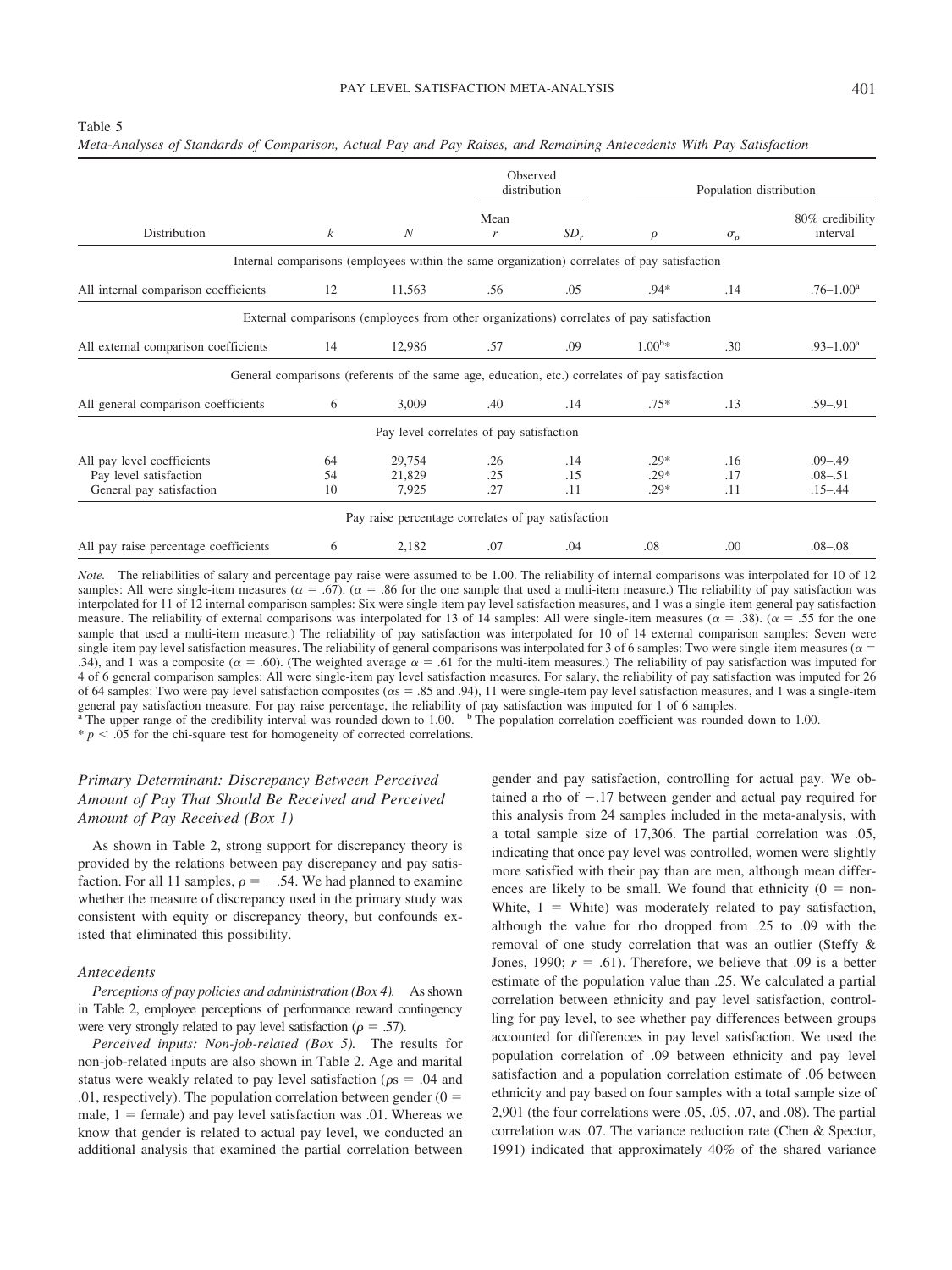#### Table 6

| Meta-Analyses of Correlates and Consequences With Pay Satisfaction |  |  |  |  |
|--------------------------------------------------------------------|--|--|--|--|
|--------------------------------------------------------------------|--|--|--|--|

|                                                                                                                                                                                                            |                                       |                                            | Observed<br>distribution        |                                 |                                                     |                                 | Population distribution                                                     |
|------------------------------------------------------------------------------------------------------------------------------------------------------------------------------------------------------------|---------------------------------------|--------------------------------------------|---------------------------------|---------------------------------|-----------------------------------------------------|---------------------------------|-----------------------------------------------------------------------------|
| Distribution                                                                                                                                                                                               | k                                     | $\boldsymbol{N}$                           | Mean<br>r                       | $SD_r$                          | $\rho$                                              | $\sigma_{\rho}$                 | 80% credibility<br>interval                                                 |
| Distributive justice correlates of pay satisfaction                                                                                                                                                        |                                       |                                            |                                 |                                 |                                                     |                                 |                                                                             |
| All distributive justice coefficients<br>All distributive justice coefficients except M. Brown (2001)<br>Pay level satisfaction<br>Pay level satisfaction without Brown (2001)<br>General pay satisfaction | 10<br>9<br>7<br>6<br>3                | 6,595<br>3,728<br>5,627<br>2,760<br>968    | .61<br>.61<br>.58<br>.54<br>.80 | .10<br>.13<br>.05<br>.05<br>.07 | $.79*$<br>$.84*$<br>$.75*$<br>$.78*$<br>$1.00^{b*}$ | .12<br>.14<br>.07<br>.10<br>.10 | $.63 - .94$<br>$.66 - 1.00a$<br>$.66 - .84$<br>$.66 - .90$<br>$.88 - 1.00a$ |
| Procedural justice correlates of pay satisfaction                                                                                                                                                          |                                       |                                            |                                 |                                 |                                                     |                                 |                                                                             |
| All procedural justice coefficients<br>Pay-focused procedural justice<br>General procedural justice                                                                                                        | 8<br>$\overline{4}$<br>$\overline{4}$ | 2,291<br>1,529<br>762                      | .36<br>.48<br>.13               | .17<br>.04<br>.07               | $.42*$<br>.55<br>.17                                | .18<br>.04<br>.00               | $.19 - .66$<br>$.50 - .60$<br>$.17 - .17$                                   |
| Turnover intentions correlates of pay satisfaction                                                                                                                                                         |                                       |                                            |                                 |                                 |                                                     |                                 |                                                                             |
| All turnover intentions coefficients<br>JDI pay level satisfaction <sup>b</sup>                                                                                                                            | 37<br>16                              | 15,983<br>7,043                            | $-.21$<br>$-.14$                | .14<br>.13                      | $-.31*$<br>$-.20*$                                  | .20<br>.18                      | $-.57--.05$<br>$-.43-.03$                                                   |
|                                                                                                                                                                                                            |                                       | Absenteeism correlates of pay satisfaction |                                 |                                 |                                                     |                                 |                                                                             |
| All absenteeism coefficients<br>JDI pay level satisfaction <sup>b</sup>                                                                                                                                    | 22<br>15                              | 2,257<br>1.349                             | $-.05$<br>$-.07$                | .12<br>.11                      | $-.05*$<br>$-.08$                                   | .08<br>.06                      | $-.16-.05$<br>$-.15-.00$                                                    |
| Voluntary turnover correlates of pay satisfaction                                                                                                                                                          |                                       |                                            |                                 |                                 |                                                     |                                 |                                                                             |
| All voluntary turnover coefficients                                                                                                                                                                        | 9                                     | 1,362                                      | $-.15$                          | .12                             | $-.17*$                                             | .10                             | $-.30--.04$                                                                 |
|                                                                                                                                                                                                            |                                       | Performance correlates of pay satisfaction |                                 |                                 |                                                     |                                 |                                                                             |
| All performance coefficients<br>Self-rated performance<br>Supervisor-rated performance<br>Objective performance measure<br>Pay level satisfaction                                                          | 43<br>12<br>26<br>4<br>33             | 14,848<br>5,730<br>8,232<br>711<br>12,884  | .03<br>.02<br>.02<br>.22<br>.04 | .11<br>.07<br>.12<br>.08<br>.11 | $.05*$<br>$.03*$<br>$.04*$<br>.25<br>$.06*$         | .13<br>.08<br>.15<br>.04<br>.14 | $-.12-.22$<br>$-.08-.14$<br>$-.16-.24$<br>$.20 - .30$<br>$-.12-.23$         |
| JDI supervisor-rated performance <sup>b</sup><br>General pay satisfaction                                                                                                                                  | 16<br>10                              | 3,837<br>1.964                             | .11<br>.00.                     | .10<br>.11                      | $.17*$<br>$-.01*$                                   | .13<br>.10                      | $.01 - .34$<br>$-.14-.12$                                                   |

*Note.* The reliabilities of absenteeism and turnover are assumed to be 1.00. The reliability of distributive justice was interpolated for 1 of 10 samples, a single-item measure ( $\alpha = .62$ ). (The weighted average  $\alpha = .90$  for the multi-item measures.) The reliability of pay satisfaction was interpolated for 3 of 10 distributive justice samples: Two were single-item pay level satisfaction measures, and 1 was a single-item general pay satisfaction measure. The reliability of procedural justice was interpolated for 3 of 8 samples: One was a single-item measure ( $\alpha = .56$ ), and 2 were procedural justice composites  $(\alpha s = .83 \text{ and } .95)$ . (The weighted average  $\alpha = .82$  for the multi-item measures.) The reliability of turnover intentions was interpolated for 23 of 37 samples: Eighteen were single-item measures ( $\alpha$  = .56), and 5 were multi-item measures ( $\alpha$  = .80). The reliability of pay satisfaction was interpolated for 20 of 37 turnover intentions samples: Five were single-item pay level satisfaction measures. For absenteeism, the reliability of pay satisfaction was interpolated for 14 of 22 samples. For voluntary turnover, the reliability of pay satisfaction was interpolated for 6 of 9 samples. The reliability of performance ratings was set at .52 (Viswesvaran, Ones, & Schmidt, 1996). The reliability of objective performance measures was set at .95. The reliability of pay satisfaction was interpolated for 27 of 43 performance samples: Four were single-item pay level satisfaction measures, and 1 was a pay level composite  $(\alpha = .93)$ . JDI = Job Descriptive Index.

<sup>a</sup> The upper bound of the credibility interval was rounded down to 1.00. <sup>b</sup> Included for comparison with Kinicki et al. (2002).

 $* p < .05$  for the chi-square test for homogeneity of corrected correlations.

between pay level satisfaction and ethnicity was attributable to differences in actual pay.

*Perceived inputs: Job related (Box 5).* Table 3 shows the results for job-related inputs. Most of these results show weak relations between inputs and pay level satisfaction. Education was barely related to pay satisfaction ( $\rho = .01$ ). Work experience was only weakly related ( $\rho = .08$ ). Job level was moderately related to pay satisfaction ( $\rho = .23$ ), although the value for rho dropped to

.13 when we excluded Ting (1996; on the basis of the sample size of 35,717). Job tenure was also barely related to pay satisfaction  $(\rho = -.03)$ . Organizational tenure was moderately related to pay satisfaction ( $\rho = .15$ ); however, this relation dropped to .03 with the removal of one large sample (Steffy & Jones, 1990) whose correlation between organizational tenure and pay level satisfaction was an outlier  $(r = .35)$ . We calculated partial correlations between job-related inputs and pay level satisfaction, controlling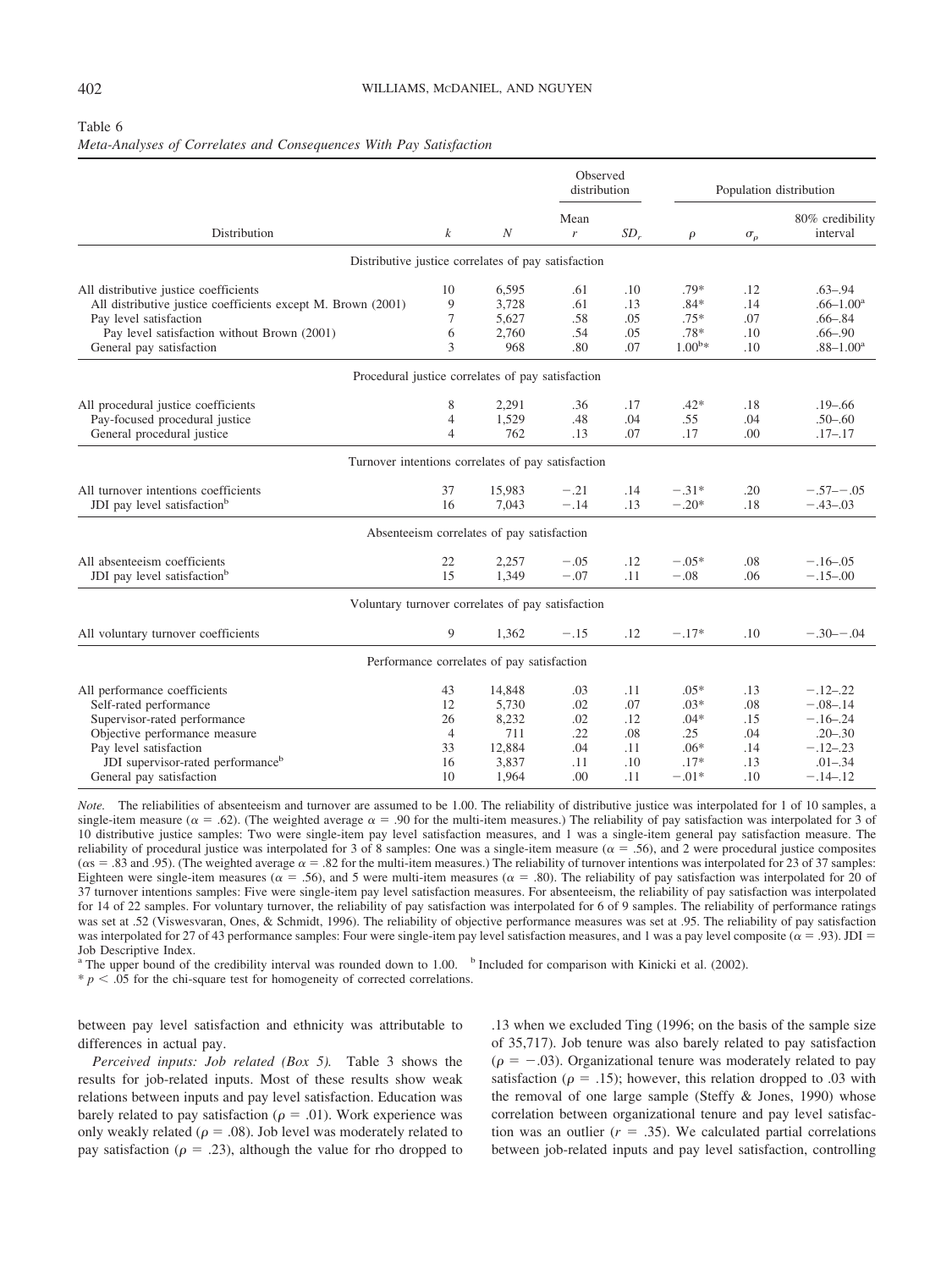for pay. In every case, the partial correlation was lower than the population correlation, and we found partial support for the theoretical prediction that job inputs would be weakly and negatively related to pay level satisfaction with pay held constant. For education, the partial correlation was  $-.06$ ; for work experience, the partial correlation was .00. For job level, the partial correlation was .12 for the full sample and .00 without Ting (1996). The partial correlation for job tenure was  $-.08$ , and it was  $-.06$  for organizational tenure (with the exclusion of the outlier provided by Steffy & Jones, 1990).

*Perceived job characteristics (Box 6).* As shown in Table 4, perceived job characteristics were moderately and positively related to pay satisfaction (rhos ranged from .11 to .24); autonomy and task feedback were the most strongly related to pay satisfaction. The population correlation for job scope (i.e., a combined rating of all job characteristics) was .26. The subsets of our distributions that used the JDI to measure pay level satisfaction can be compared with the results of Kinicki et al. (2002). For four job characteristics, the results were somewhat comparable ( $\rho s = .16$ vs. .22 for autonomy, .19 vs. .21 for skill variety, .13 vs. .14 for task feedback, and .20 vs. .23 for task identity). For task significance, Kinicki et al.'s (2002) analysis yielded a population correlation of .17, which contrasts with our result of .02. This difference may be a result of our decision to exclude studies in which participants were not actually paid. In Vance and Biddle (1985), participants were compensated with course credit only. When we added Vance and Biddle (1985) to our analysis, the population correlation increased to .16, a value very close to the .17 obtained by Kinicki et al. (2002).

We examined the possibility that the relations between job characteristics and pay level satisfaction could be explained by pay differences for skill variety and job scope. A review of the job design literature provided one correlation of .29 between skill variety and pay (Seybolt, 1976;  $N = 883$ ) and one correlation of .26 between job scope and wages (Youngblood, DeNisi, Molleston, & Mobley, 1984;  $N = 400$ ). The resulting partial correlation between skill variety and pay level satisfaction, with pay controlled, was .10; for job scope it was .19. According to the variance reduction rate (Chen & Spector, 1991), these values represent a reduction of the job characteristic–pay level satisfaction relation of 44% and 27%, respectively.

*Perceived inputs and outcomes of referent others (Box 7).* Pay comparisons were among the strongest predictors of pay satisfaction. The values in Table 5 refer to employees' ratings of how well their current pay compared with either internal comparisons (i.e., employees within the same organization), external comparisons (i.e., employees doing similar work for other organizations), or general comparisons. This final category combined comparisons with others of the same age and with the same level of education; general social comparisons (e.g., the average worker in the United States); and a scale that included nine referents, such as internal and external comparisons as well as comparisons with previous jobs and generalized others (Summers & DeNisi, 1990). The rhos for internal, external, and general comparisons were .94, 1.00, and .75, respectively.

*Actual pay and pay raises received (Box 8).* Table 5 shows that actual pay was moderately related to both pay level satisfaction and general pay satisfaction ( $\rho s = .29$  for both). The rho for

percentage pay raise was .08, which shows that percentage pay raise was weakly related to pay level satisfaction.

## *Correlates (Box 9)*

As shown in Table 6, distributive justice was more strongly related ( $\rho = .79$ ) to pay satisfaction than was procedural justice  $(\rho = .42)$ . The type of pay satisfaction measure moderated the relation between distributive justice and pay level satisfaction such that the relation was stronger for general pay satisfaction measures  $(\rho = 1.00)$  than for pay level satisfaction measures ( $\rho = .75$ ). In addition, the type of procedural justice measure moderated the relation between procedural justice and pay level satisfaction. The relation was stronger for pay-focused measures of procedural justice ( $\rho = .55$ ) than for more general measures of procedural justice ( $\rho = .17$ ).

## *Consequences (Box 10)*

Table 6 shows that turnover intentions were moderately related to pay level satisfaction ( $\rho = -.31$ ). Absenteeism was weakly related to pay satisfaction ( $\rho = -.05$ ). Voluntary turnover was moderately related to pay level satisfaction ( $\rho = -.17$ ). Performance was weakly related to pay satisfaction ( $\rho = .05$ ), although this relation was partially moderated by the type of performance measure used. For objective performance measures, the population correlation was much stronger ( $\rho = .25$ ) than for self- or supervisor-rated performance ( $\rho s = .03$  and .04, respectively). Kinicki et al. (2002) examined three of these correlates, and Table 6 shows our results for the JDI for these three correlates. Even though our results are based on more than twice as many JDI samples as Kinicki et al.'s findings were, in all three cases our results are strikingly similar  $(-.20 \text{ vs. } -.29 \text{ for turnover inten-}$ tions,  $-.08$  vs.  $-.11$  for absenteeism, and  $.17$  vs.  $.15$  for supervisor-rated performance).

## Discussion

Our discussion provides (a) an evaluation of theoretical and methodological issues related to the study of pay level satisfaction and (b) suggestions for future research directions. We again use Figure 1 as an organizing framework for our comments.

# *Primary Determinant: Discrepancy Between Perceived Amount of Pay That Should Be Received and Perceived Amount of Pay Received (Box 1)*

We based our summary of the antecedents of pay level satisfaction on a model that combines equity theory and discrepancy theory (see Figure 1); however, we found that we could not evaluate a key component of this model. Although the discrepancy between perceived amount of pay that should be received and perceived amount of pay received was strongly and negatively related to pay level satisfaction, the role depicted in Figure 1 for this discrepancy as a mediator between other antecedents and pay level satisfaction has been ignored in empirical research. Most studies have examined direct relations between pay level satisfaction and the antecedents of both perceived amount of pay that should be received and perceived amount of pay received. (An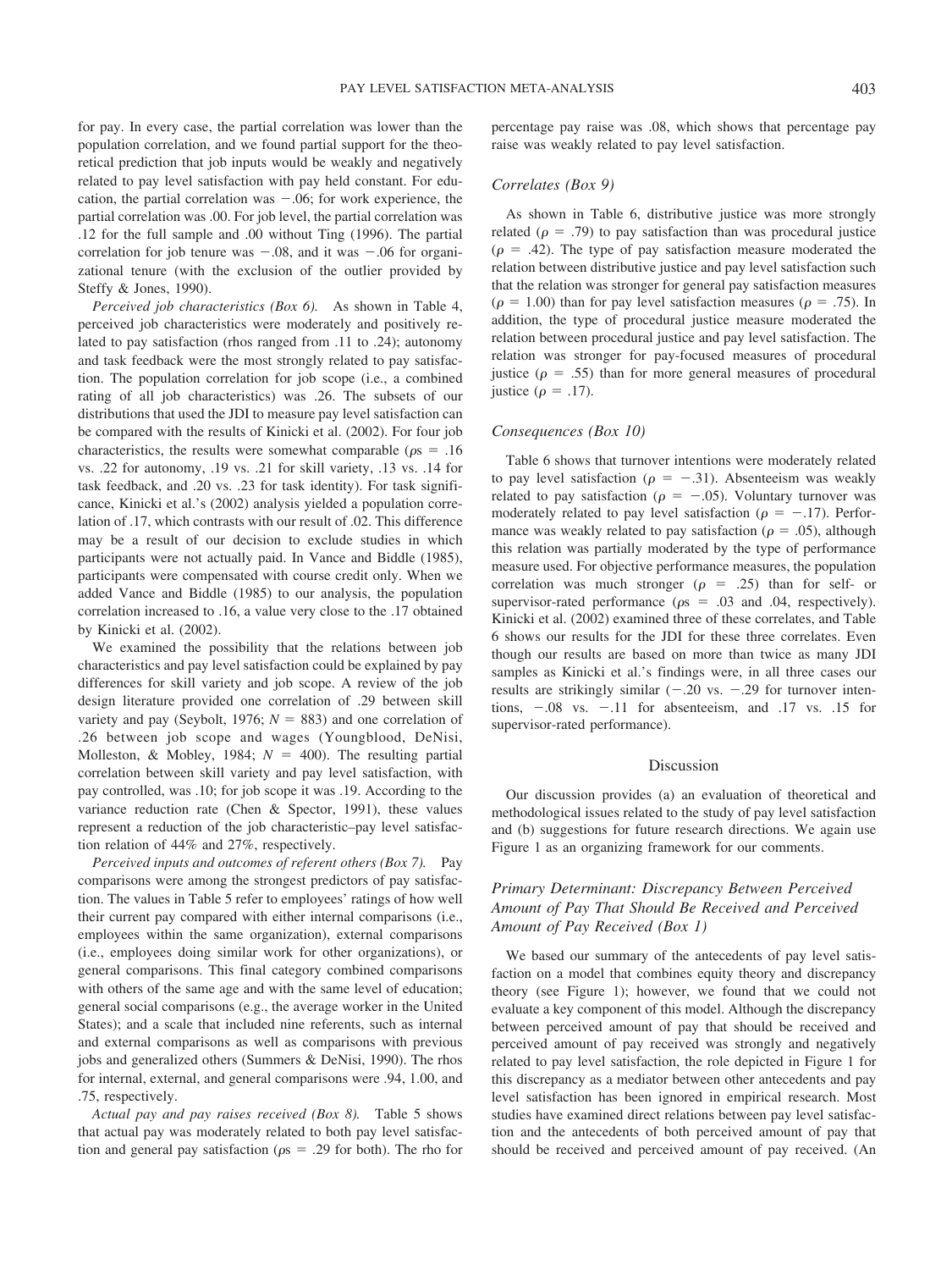example is inputs and outcomes of referent others, as we discuss below.) In light of the support for the predictive capacity of discrepancy provided by this meta-analysis and other research (e.g., Rice, McFarlin, & Bennett, 1989), future research should examine this basic premise of mediation within discrepancy models, as M. L. Williams (1995) has for benefit level satisfaction.

We had planned to examine the competing views from equity theory and Miceli and Lane's (1991) interpretation of discrepancy theory regarding the relation between overreward and pay level satisfaction; however, despite the prominence of pay discrepancy in the theoretical model, only 11 samples were available for analysis. We examined each sample to determine whether the discrepancy was coded such that overreward was expected to be negatively or positively related to satisfaction.<sup>1</sup> We found two conditions that made untenable the examination of operationalization of pay discrepancy as a moderator of the relation between pay discrepancy and pay level satisfaction. First, whether discrepancy was viewed as positively or negatively related to pay satisfaction was confounded with whether the studies used a rating scale or a difference score (e.g., the pay the employee should receive minus his or her actual pay) to assess discrepancy. Second, in two of the four samples that coded discrepancy so that overreward was positively related to pay level satisfaction, the authors reported that no respondent reported making more than he or she should. Thus, these samples did not provide an adequate test of the impact of overreward on pay level satisfaction. This issue needs to be resolved with a larger set of studies, perhaps those that include job satisfaction in general.

#### *Antecedents*

*Perceptions of pay policies and administration (Box 4).* Although various equity norms exist, the concept of basing pay on performance is ingrained within American organizations (Gomez-Mejia & Welbourne, 1991; R. L. Heneman, 1992). Cross-cultural research also suggests that the belief that rewards should be based on contribution (or performance) may be universally held (Hagan & Peterson, 1999). These statements provide a straightforward explanation for the relation between performance-reward contingency and pay level satisfaction. An alternative interpretation is that pay satisfaction may influence perceptions of the performance-reward contingency. Those who are satisfied with their pay may believe that their rewards are based on performance; otherwise, they may have to admit that their pay is unfair (i.e., a result of a circumstance other than the individuals' contribution to the organization). Those who are dissatisfied with their pay may blame the system (i.e., perceive that pay is not performance based) rather than admit that their performance does not warrant higher pay. Nevertheless, this result suggests that further examination of constructs within the pay administration category is warranted. H. G. Heneman and Judge's (2000) review of studies that investigated the relations among a variety of pay administration components and various dimensions of pay satisfaction can provide guidance for future research.

*Perceived inputs: Non-job-related (Box 5).* We see a limited role for age and marital status in future research. The small yet persistent paradox of the contented female worker and the relation between ethnicity and pay level satisfaction deserve mention. Gender was nearly unrelated to pay level satisfaction, but we found in supplemental analyses that when we controlled actual pay, women were slightly more satisfied with their pay than were men. Recent research (Davison, 2002) suggests that the most enduring explanation for this paradox is that women, for a variety of reasons (C. Lee & Farh, 1999; Loscocco & Spitze, 1991; J. K. Martin & Hansen, 1985), have lower pay expectations than men. We calculated the correlation between year of study publication and the correlation between gender and pay satisfaction. This correlation was  $-.17$  ( $p = .10$ ;  $n = 58$ ), which provides evidence consistent with a view that the paradox of the contented female worker may be weakening over time (from 1974 to 2002). This is to be expected, because the gender wage gap has continued to shrink, women have become less segregated from men in the workforce, and women's income has become more important to their economic well-being. All these factors have been mentioned as either direct or indirect causes of women's pay expectations (Davison, 2002).

The differences in pay satisfaction between Whites and non-Whites was larger than the discrepancy found between men and women, yet this relation has received much less attention than that between gender and pay satisfaction. The difference between Whites and non-Whites was in the direction that we expected on the basis of pay differences between the two groups and was consistent with the literature that has examined ethnic differences in overall job satisfaction (e.g., Lankau & Scandura, 1996; Weaver, 1998). This literature has typically found that Blacks are less satisfied than Whites with their jobs but that these differences can be explained by factors such as position (Lankau & Scandura, 1996), pay, occupational prestige, and autonomy (Weaver, 1977). We found that pay differences between Whites and non-Whites accounted for part of the difference in pay level satisfaction. It is likely that controlling for additional factors, such as position, prestige, and autonomy, would reduce ethnic differences even further. Existing primary studies do not provide sufficient data for this analysis, so additional primary research should examine this possibility. In addition, future research should use diverse samples in which differences among specific ethnic categories are examined.

*Perceived inputs: Job related (Box 5).* H. G. Heneman (1985) concluded that job input variables related weakly yet negatively to pay level satisfaction. His reasoning was that job inputs would increase the level of expected pay; thus, they would indirectly lower pay satisfaction. Our results provide some support for this role for job inputs, although the highest partial correlation between job inputs and pay satisfaction when we controlled for pay was only  $-.08$ .

<sup>&</sup>lt;sup>1</sup> For example, Rice et al. (1989) used a 5-point scale for respondents to rate whether they wanted *much more*  $(-2)$  or *much less* (2) compared with their current situation. They then conducted an absolute value transformation so that wanting *much more* and *much less* were both expected to be negatively related to pay satisfaction. This is contrasted with other authors (e.g., Blau, 1994; Shapiro, 1976) who operationalized pay discrepancy as a difference score by subtracting the actual amount of pay received from the reported amount of pay that should be received. In these cases, only discrepancies in which someone makes less than he or she should were negatively related to pay satisfaction; making more than one should was associated with greater pay level satisfaction.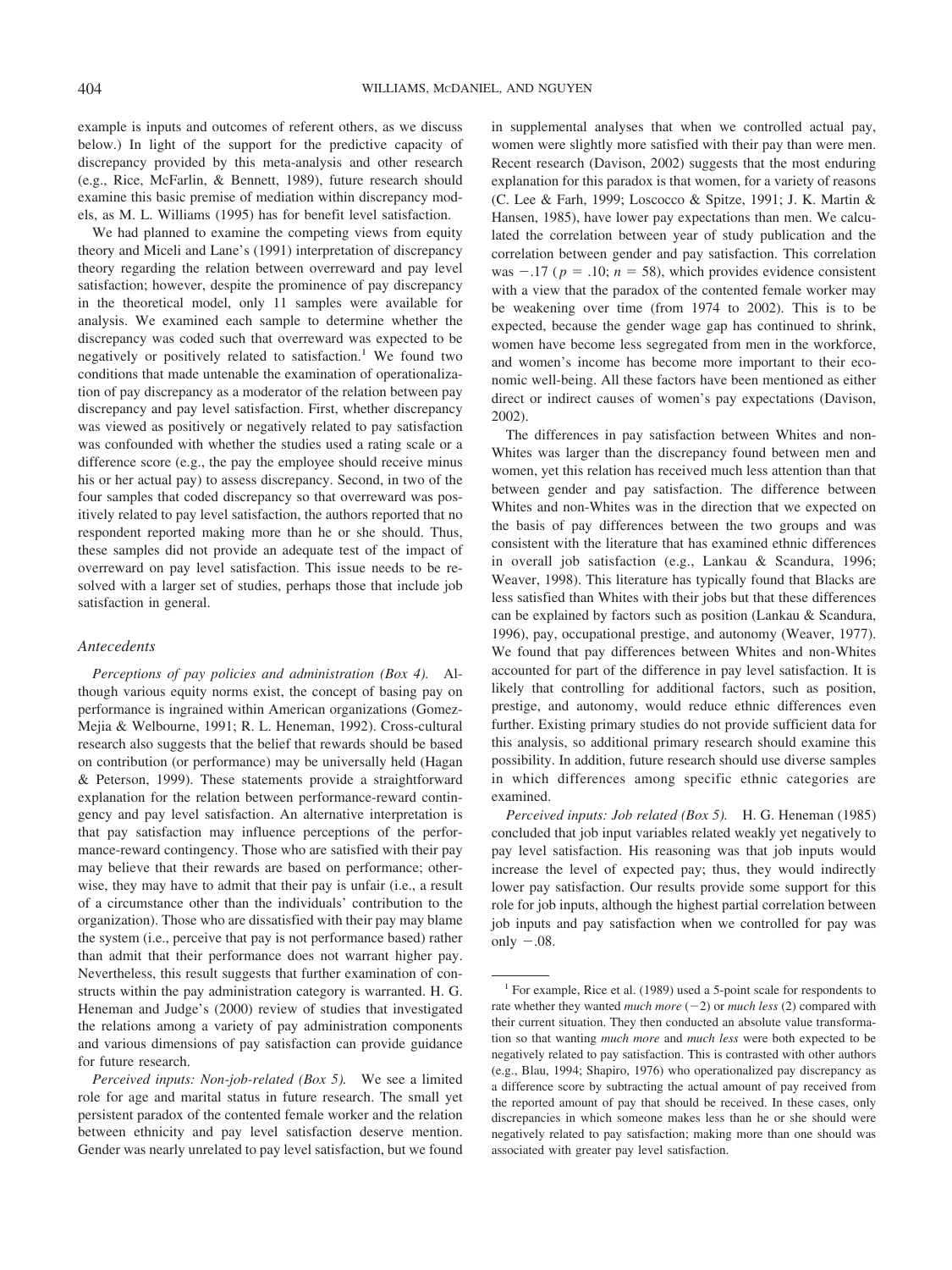*Perceived job characteristics (Box 6).* Among the core job characteristics, autonomy and task feedback were most strongly related to pay satisfaction. The relation between autonomy and pay level satisfaction is an example of a relation that is likely to be due to variation between job characteristics and actual pay. Earlier, we reported that job level was positively related to pay level satisfaction ( $\rho = .23$ ); thus, there may be a pattern of positive relations among job level, autonomy, pay, and pay level satisfaction (although, because of the absence of primary research studies, we could not directly examine this possibility). We posit a different explanation for the relation between task feedback and pay level satisfaction. Employees may be more accepting of their pay level if their job provides them with performance feedback, or, similarly, task-provided feedback may set realistic expectations for pay levels. Under both discrepancy and equity theories, pay levels that are close to expectations lead to high pay level satisfaction.

The partial correlations we calculated show that the relations between job characteristics and pay level satisfaction could be partially accounted for by actual pay level, at least for skill variety and job scope. These findings suggest that individuals working in enriched jobs may be paid more for their enhanced responsibility. Our results are consistent with the job redesign literature, which states that the presence of the core job dimensions contributes to satisfaction, including pay satisfaction. Campion and Berger (1990) noted that little attention has been directed to understanding how job design and compensation systems interrelate, and our analysis is based on only two studies that included measures of both job characteristics and pay. We encourage researchers working in both fields to consider these important interrelations in future research.

*Perceived inputs and outcomes of referent others (Box 7).* Pay comparisons are some of the strongest predictors of pay satisfaction. Our expectation that both internal and external comparisons would be more strongly related to pay level satisfaction than the more general category of comparisons was supported. In addition, our results support the basic premises of equity theory regarding the role of perceived pay of others in determining pay level satisfaction; however, the strength of these population correlations warrants further consideration. One explanation for these high population correlations is common method variance. In almost all cases, respondents were asked to compare the pay they received with the perceived inputs and outcomes of referent others and to rate their pay satisfaction using questionnaire measures collected at the same point in time. Designs that use procedural remedies such as temporal, psychological, or methodological separation of measurement (Podsakoff, MacKenzie, Lee, & Podsakoff, 2003) to minimize common method variance should be used in future research.

Another measurement explanation for these high correlations involves the comparison questions asked of respondents. Typically, employees are asked to evaluate the pay they receive compared with the pay received by a specific group of referent others (e.g., those with the same level of experience). This approach is not consistent with Figure 1. Instead, Figure 1 depicts perceived inputs and outcomes of referent others as determinants of the perceived amount of pay that should be received rather than a direct antecedent of pay level satisfaction. As long as pay comparisons are measured via this popular method, they will dominate other predictors in empirical tests of antecedent models of pay level satisfaction. A measurement method more consistent with Figure 1 is to assess perceived inputs and outcomes of referent others without a direct comparison with the respondent's actual pay level. For example, a typical pay comparison measure asks respondents to rate their pay compared with that of a list of referents (those the same age as the respondent, other employees within the respondent's organization, etc.) using a scale of  $1 =$ *much worse* to  $5 =$  *much better*. Instead, respondents could be asked to rate their perceptions of the adequacy of outcomes referent others receive from their jobs compared with their inputs (e.g., from  $1 =$  *highly inadequate* to  $5 =$  *highly adequate*). This format allows researchers to assess inputs and outcomes of referent others independent of employees' ratings of their own pay. This separation is more consistent with the theoretical model shown in Figure 1 and is likely to reduce the inflated correlations obtained between comparisons with referent others and pay level satisfaction. Depending on the nature of the specific research questions, researchers could determine what outcomes other than pay (if any) they should assess and for which referents.

*Actual pay and pay raises received (Box 8).* We did not have a precise estimate of the relation between actual pay and pay level satisfaction before we conducted this meta-analysis. The mean population correlation ( $\rho = .29$ ) confirms that pay level is an important but not necessarily dominant determinant of pay level satisfaction. Few studies have investigated the pay raise percentage–pay level satisfaction relation. Our summary of these studies shows that pay raise percentage is only slightly related to pay level satisfaction.

#### *Correlates (Box 9)*

Our results for justice are consistent with the two-factor theory of organizational justice, which posits that distributive justice is more strongly related to personal-level evaluations than is procedural justice (Miceli & Mulvey, 2000). Distributive justice may be more strongly related to pay satisfaction than is procedural justice, because, as a direct assessment of pay outcomes, distributive justice is a construct similar to pay level satisfaction.

General pay satisfaction was more strongly related to distributive justice than was pay level satisfaction. We expected this because most distributive justice measures address outcomes other than those concerned directly with pay level. The construct correspondence of this type of measure is closer to that of general pay satisfaction than to that of pay level satisfaction. The type of procedural justice measure moderated the relation between procedural justice and pay level satisfaction. Procedural justice and pay level satisfaction were much more strongly related when a payfocused measure of procedural justice was used than when a more general measure of procedural justice was used. As examples, Jones, Scarpello, and Bergmann (1999) used a pay-focused measure of procedural justice, the Procedural Fairness Scale (Scarpello & Jones, 1996), which assessed the fairness of compensation procedures, such as job evaluation and pay raise determination. Alternatively, Howard (1999) used Moorman's (1991) measure, which assesses more broadly "the degree to which fair procedures are used in the organizations" and the "interpersonal behavior of the supervisor" (Moorman, 1991, p. 847). Again, the explanation here is one of construct correspondence.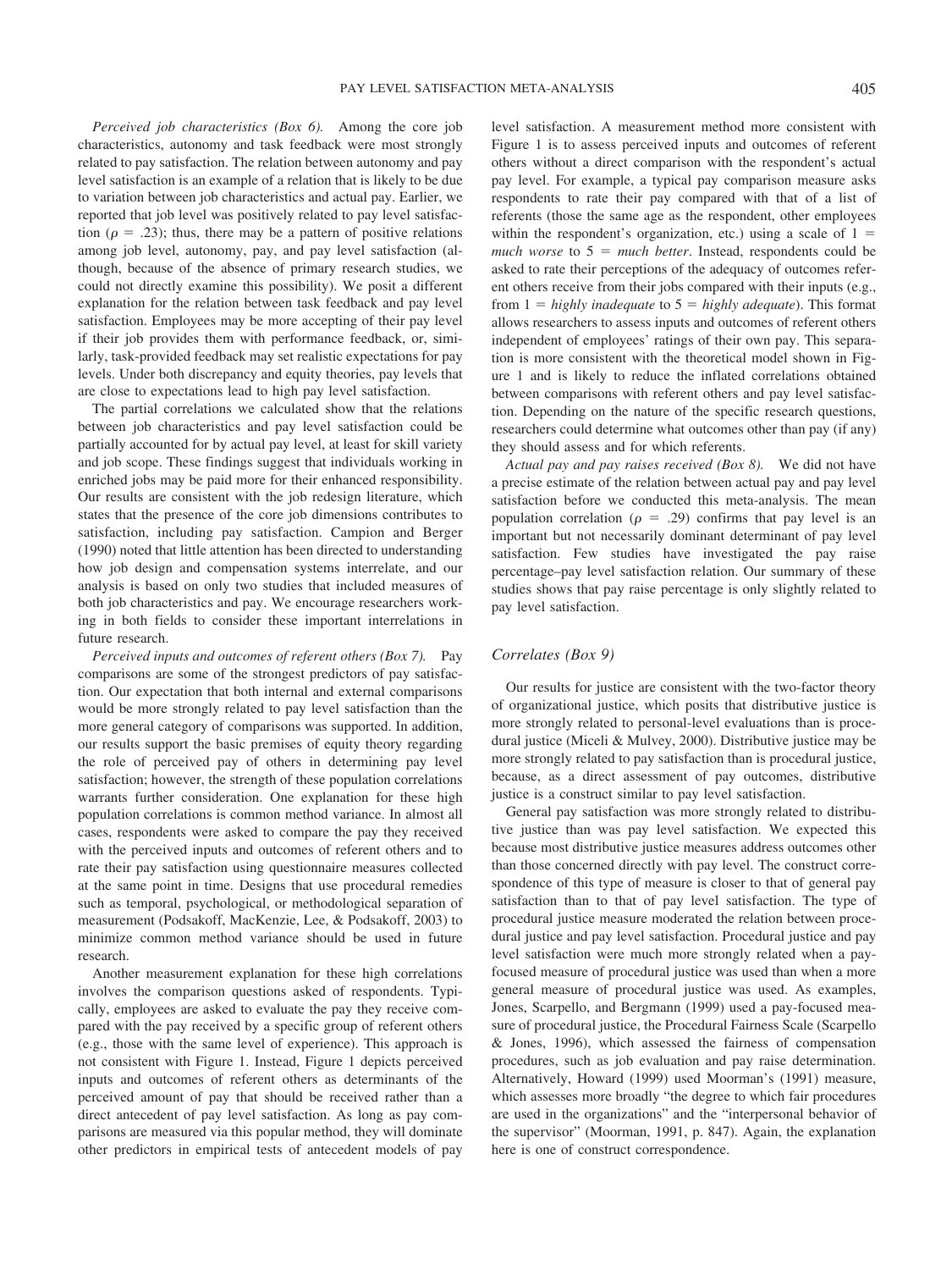Although interest in procedural and distributive justice concepts has increased in recent decades, the justice literature has rarely been integrated with the pay satisfaction literature. Hundreds of studies have been conducted on pay level satisfaction and on distributive and procedural justice, yet only 11 studies yielded quantitative results for this analysis. Thus, basic questions concerning the causal relations among these constructs remain (e.g., H. G. Heneman & Judge, 2000). In addition, primary studies examining the complexities of the developing justice literature (e.g., the roles of interactional and informational justice) as they relate to pay satisfaction are not represented in this meta-analysis. These are fruitful areas for additional primary research.

## *Consequences (Box 10)*

The results for the consequences or outcomes of pay satisfaction indicate that pay satisfaction was more strongly related to attitudinal than to behavioral outcomes: The relation with turnover intentions was moderate, and the relations with behavioral outcomes were relatively weaker.

We examined two potential moderators of the weak, positive relation between pay satisfaction and performance: type of performance rating, and type of pay satisfaction measure. Objective performance measures yielded a stronger population correlation and a smaller credibility interval than the entire distribution. This stronger relation exists because, in three of the four studies, employees' pay was based on objective performance measures. In two studies, sales employees were paid on commission (Hollenbeck & Williams, 1986; Motowidlo, 1982). In the third study, restaurant managers' pay was based on restaurant profitability (Summers & Hendrix, 1991b). These results are consistent with the view espoused by Cherrington, Reitz, and Scott (1971) that rewards cause satisfaction and that contingent rewards cause performance. Thus, the stronger relation between pay level satisfaction and objective performance was due to the relation between pay and performance established by the reward system. The relation between pay satisfaction and performance was stronger for general pay satisfaction measures than for pay level satisfaction measures. The relation between performance and JDI-measured pay level satisfaction was stronger than the relation between performance and other pay level satisfaction measures. We examined several possible explanations for these findings (e.g., whether the performance measure was obtained from company performance appraisal ratings or conducted just for the study) but could not find compelling reasons for these differences.

The typically weak relations between pay satisfaction and its consequences might lead us to a conclusion opposite that of H. G. Heneman and Judge (2000), who stated, "Research has unequivocally shown that pay dissatisfaction can have important and undesirable impacts on numerous employee outcomes" (p. 85). We can reconcile these different viewpoints by examining the level of specificity of the research summaries presented here and by H. G. Heneman and Judge (2000). Constructs that have not been examined in multiple studies are excluded from meta-analyses. H. G. Heneman and Judge listed 11 studies that examined relations between compensation attitudes and outcomes. The majority of these studies included specific outcomes not represented in this meta-analysis—for example, lateness, prounion vote, and signing up for a job interview. Thus, we agree that future examinations of

pay level satisfaction outcomes should be "behaviorally specific in terms of likely employee reactions to pay dissatisfaction" (H. G. Heneman & Judge, 2000, p. 85) and that there is little future in examining general relations, such as that between pay level satisfaction and global job performance.

## *Limitations and Future Research*

The limitations of meta-analysis in general apply to this study. The analysis was limited to available primary studies. For several correlates, we examined only linear, bivariate relations with pay satisfaction. We examined relations between pay level satisfaction and its correlates at the individual level. Although some pay level satisfaction research at the group or organizational level exists, Ostroff and Harrison (1999) noted that it is inappropriate to pool studies from multiple levels of analysis in a meta-analysis. As increased interest in group- and organizational-level compensation research yields more studies of pay satisfaction at higher levels of analysis, meta-analyses of those literatures should be conducted. For the perceptual correlates in our review (e.g., procedural justice, turnover intentions), the strength of the relations with pay satisfaction may be influenced by common method variance. A number of the correlates of pay level satisfaction that we examined are likely to be related. For example, it seems likely that pay policies and administration (e.g., performance reward contingency) influence the amount of actual pay and also procedural justice perceptions, and so forth. Thus, our results do not provide a comprehensive test of the model shown in Figure 1. On the basis of the results of the significance tests that indicate that moderators are likely to exist for most of the relations we examined, we urge researchers to examine the relations between these correlates and pay level satisfaction, taking other factors into account. We also recommend that researchers tailor their use of pay satisfaction measures to the specific compensation satisfaction construct in which they are interested. Our results indicate that, in some cases, use of a general pay satisfaction measure instead of a pay level satisfaction measure could influence conclusions regarding the strength of the relation between pay satisfaction and its correlates. Developments in the measurement of specific compensation satisfaction dimensions (e.g., Scarpello et al., 1988; Sturman & Short, 2000) will allow researchers to match their measures more closely to their theoretical constructs.

Although research on the impact of personality at work has made considerable progress in recent years (Mount, Barrick, & Ryan, 2003), only a few primary studies of personality and pay satisfaction exist (e.g., Shaw, Duffy, Jenkins, & Gupta, 1999). We encourage researchers to include personality in their models of pay level satisfaction and to test these relations in primary research. For example, personality factors might play a role as job-related personal inputs (Box 5) in the theoretical model shown in Figure 1.<sup>2</sup> Employees might view traits such as conscientiousness, emotional stability, and perhaps Type A behavior as personal inputs that determine employees' perceptions of the level of pay they deserve. Such research would address Mount et al.'s (2003) call to study mediational links between personality and criteria of interest using existing constructs such as well-accepted personality traits and motivational constructs.

<sup>2</sup> We thank an anonymous reviewer for this idea.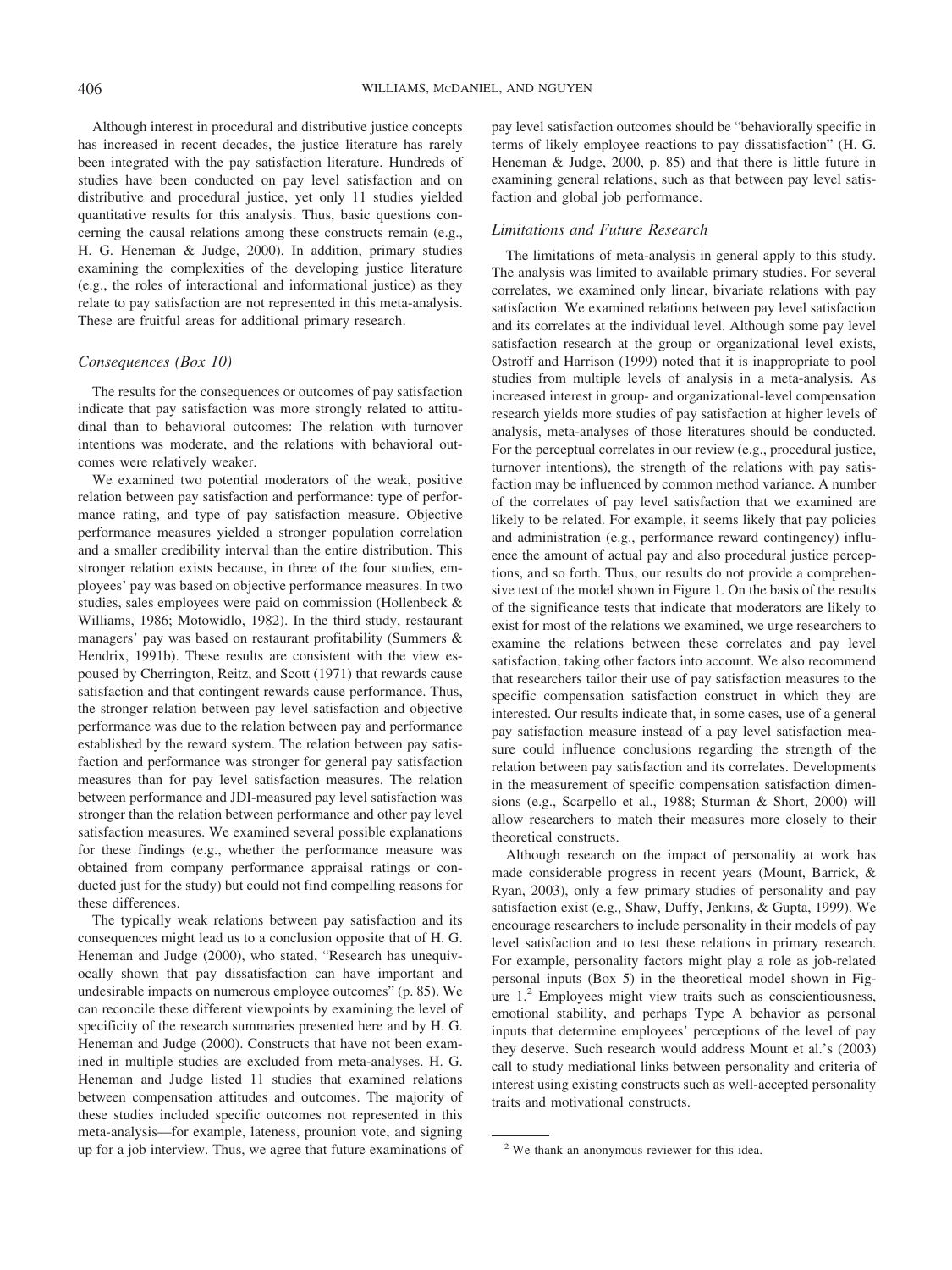## *Conclusions*

Pay level satisfaction has received a great deal of research attention over the past 40 years, and this meta-analysis summarizes the accumulated literature. Our results represent the best available estimates of the relations between pay level satisfaction and its primary determinants, antecedents, correlates, and consequences. In addition, we have examined these results within existing theoretical frameworks, so that our findings provide insight into how future research can make methodological and theoretical contributions to this important literature.

#### References

References marked with an asterisk indicate studies included in the meta-analysis.

- \*Abdel-Halim, A. A. (1980). Effects of higher order need strength on the job performance-job satisfaction relationship. *Personnel Psychology, 33,* 335–347.
- Adams, J. S. (1965). Inequity in social exchange. In L. Berkowitz (Ed.), *Advances in experimental social psychology* (Vol. 2, pp. 267–299). New York: Academic Press.
- \*Adler, S., & Golan, J. (1981). Lateness as a withdrawal behavior. *Journal of Applied Psychology, 66,* 544 –554.
- \*Angle, H. L., & Perry, J. L. (1983). Organizational commitment: Individual and organizational influences. *Work and Occupations, 10,* 123– 146.
- \*Baird, L. S. (1976). Relationship of performance to satisfaction in stimulating and nonstimulating jobs. *Journal of Applied Psychology, 61,* 721–727.
- \*Barling, J., Wade, B., & Fullagar, C. (1990). Predicting employee commitment to company and union: Divergent models. *Journal of Occupational Psychology, 63,* 49 – 61.
- \*Bartol, K. M. (1979). Individual versus organizational predictors of job satisfaction and turnover among professionals. *Journal of Vocational Behavior, 15,* 55– 67.
- \*Bartol, K. M., & Wortman, M. D. (1976). Sex effects in leader behavior self-descriptions and job satisfaction. *Journal of Psychology, 94,* 177– 183.
- \*Bechtold, S. E., Sims, H. P., Jr., & Szilagyi, A. D., Jr. (1981). Job scope relationships: A three-wave longitudinal analysis. *Journal of Occupational Behavior, 2,* 189 –202.
- \*Bedeian, A. G., Ferris, G. R., & Kacmar, K. M. (1992). Age, tenure, and job satisfaction: A tale of two perspectives. *Journal of Vocational Behavior, 40,* 33– 48.
- \*Bergmann, T. J. (1981). Managers and their organizations: An interactive approach to multidimensional job satisfaction. *Journal of Occupational Psychology, 54,* 275–288.
- \*Bigoness, W. J. (1978). Correlates of faculty attitudes toward collective bargaining. *Journal of Applied Psychology, 63,* 228 –233.
- \*Blau, G. J. (1985). Relationship of extrinsic, intrinsic, and demographic predictors to various types of withdrawal behaviors. *Journal of Applied Psychology, 70,* 442– 450.
- \*Blau, G. J. (1994). Testing the effect of level and importance of pay referents on pay level satisfaction. *Human Relations, 47,* 1251–1268.
- \*Blau, G. J., & Blank, W. (1989, November). *An investigation of the determinants of pay satisfaction.* Paper presented at the meeting of the Southern Academy of Management, New Orleans, LA.
- \*Brief, A. P., & Aldag, R. J. (1975). Employee reactions to job characteristics: A constructive replication. *Journal of Applied Psychology, 60,* 182–186.
- \*Brown, K. A., & Huber, V. L. (1992). Lowering floors and raising ceilings: A longitudinal assessment of the effects of an earnings-at-risk plan on pay satisfaction. *Personnel Psychology, 45,* 279 –311.
- \*Brown, M. (2001). Unequal pay, unequal responses? Pay referents and their implications for pay level satisfaction. *Journal of Management Studies, 38,* 879 – 896.
- \*Buchko, A. A. (1993). The effects of employee ownership on employee attitudes: An integrated causal model and path analysis. *Journal of Management Studies, 30,* 633– 657.
- \*Caldwell, D. F., & O'Reilly, C. A., III. (1982). Task perceptions and job satisfaction: A question of causality. *Journal of Applied Psychology, 67,* 361–369.
- Cammann, C., Fichman, M., Jenkins, G. D., & Klesh, J. R. (1983). Assessing the attitudes and perceptions of organizational members. In S. E. Seashore, E. E. Lawler III, P. H. Mirvis, & C. Cammann (Eds.), *Assessing organizational change* (pp. 71–138). New York: Wiley.
- Campion, M. A., & Berger, C. J. (1990). Conceptual integration and empirical test of job design and compensation relationships. *Personnel Psychology, 43,* 525–553.
- \*Carraher, S. M., & Buckley, M. R. (1996). Cognitive complexity and the perceived dimensionality of pay satisfaction. *Journal of Applied Psychology, 81,* 102–109.
- \*Champoux, J. E. (1992). A multivariate analysis of curvilinear relationships among job scope, work context satisfaction, and affective outcomes. *Human Relations, 45,* 87–111.
- \*Cheloha, R. S., & Farr, J. L. (1980). Absenteeism, job involvement, and job satisfaction in an organizational setting. *Journal of Applied Psychology, 65,* 467– 473.
- Chen, P. Y., & Spector, P. E. (1991). Negative affectivity as the underlying cause of correlations between stressors and strains. *Journal of Applied Psychology, 76,* 398 – 407.
- Cherrington, D. J., Reitz, H. J., & Scott, W. E. (1971). Effects of contingent and noncontingent rewards on the relationship between satisfaction and task performance. *Journal of Applied Psychology, 55,* 531–536.
- \*Christiansen, N., Villanova, P., & Mikulay, S. N. (1997). Political influence compatibility: Fitting the person to the climate. *Journal of Organizational Behavior, 18,* 709 –730.
- Churchill, G. A., Jr., Ford, N. M., & Walker, O. C., Jr. (1974). Measuring the job satisfaction of industrial salesmen. *Journal of Marketing Research, 11,* 254 –260.
- \*Churchill, G. A., Jr., & Pecotich, A. (1982). A structural equation investigation of the pay satisfaction valence relationship among salespeople. *Journal of Marketing, 46,* 114 –124.
- \*Chusmir, L. H., & Koberg, C. S. (1990). Ethnic differences in the relationship between job satisfaction and sex-role conflict among Hispanic and non-Hispanic White individuals. *Psychological Reports, 66,* 567–579.
- \*Clark, A. E. (1993). *Job satisfaction and gender: Why are women so happy at work?* (Discussion Paper 415). Colchester, Essex, England: University of Essex.
- \*Cohen, A. (1992). Attitudinal militancy and propensity to strike among unionized engineers and x-ray technicians. *Human Relations, 45,* 1333– 1366.
- \*Colarelli, S. M., Dean, R. A., & Konstans, C. N. (1987). Comparative effects of personal and situational influences on job outcomes of new professionals. *Journal of Applied Psychology, 72,* 558 –566.
- Crosby, F. (1982). *Relative deprivation and working women.* New York: Oxford University Press.
- Cross, D. (1973). The Worker Opinion Survey: A measure of shop-floor satisfaction. *Occupational Psychology, 47,* 193–208.
- \*Das, P., & Bhadury, B. (1997). Pay satisfaction of R&D personnel in manufacturing organizations: The role of career comparison process. *Journal of High Technology Management Research, 8,* 171–186.
- \*Davison, H. K. (2002, August). *The paradox of the contented female worker: Why are women satisfied with less pay?* Paper presented at the meeting of the Academy of Management, Denver, CO.
- \*Drasgow, F., & Miller, H. E. (1982). Psychometric and substantive issues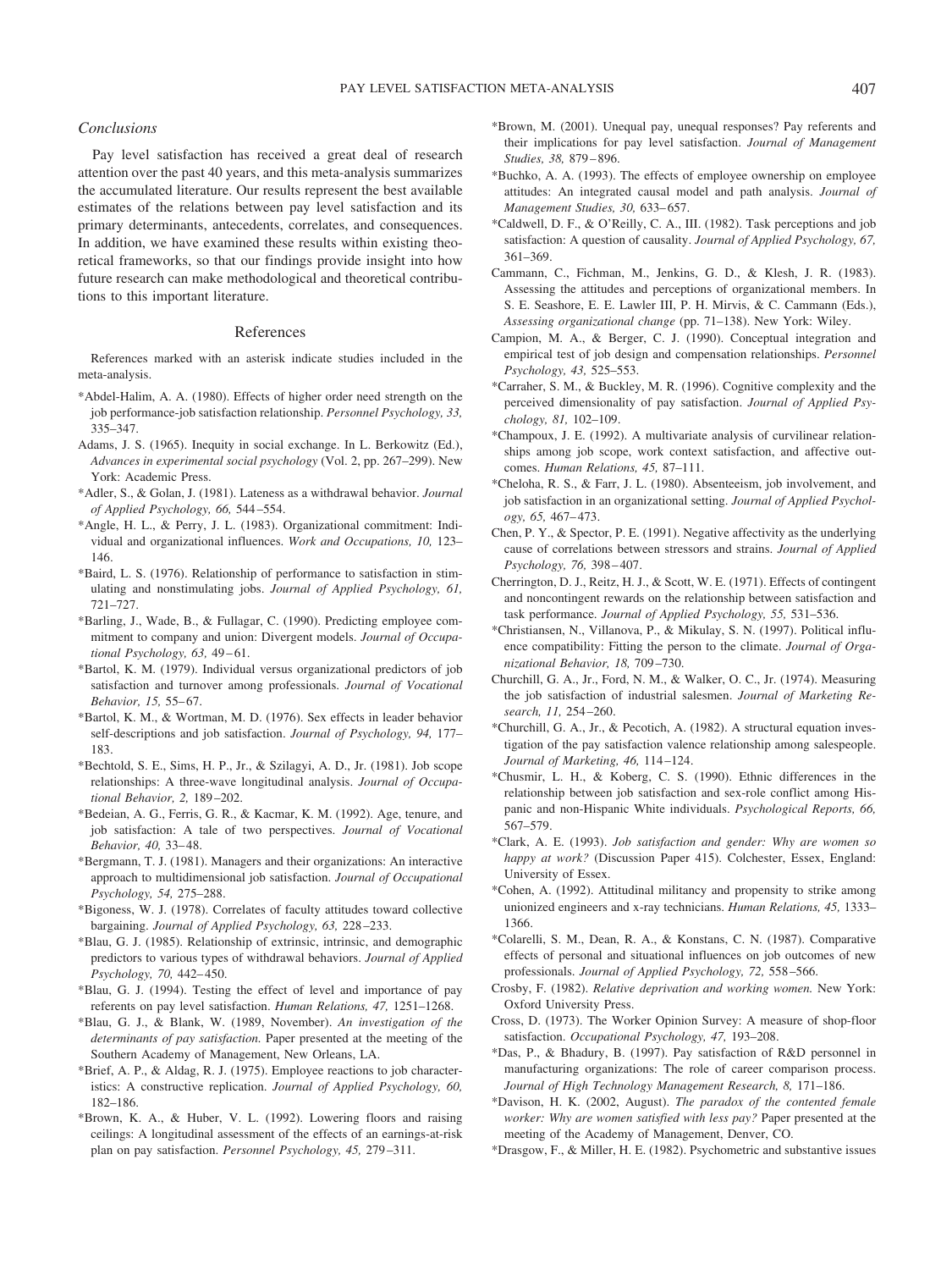in scale construction and validation. *Journal of Applied Psychology, 67,* 268 –279.

- \*Dreher, G. F. (1981). Predicting the salary satisfaction of exempt employees. *Personnel Psychology, 34,* 579 –589.
- \*Dreher, G. F., & Ash, R. A. (1990). A comparative study of mentoring among men and women in managerial, professional, and technical positions. *Journal of Applied Psychology, 75,* 539 –546.
- \* Dreher, G. F., Ash, R. A., & Bretz, R. D. (1988). Benefit coverage and employee cost: Critical factors in explaining compensation satisfaction. *Personnel Psychology, 41,* 237–254.
- \*Dreher, G. F., & Cox, T. H., Jr. (2000). Labor market mobility and cash compensation: The moderating effects of race and gender. *Academy of Management Journal, 43,* 890 –900.
- \*Dulebohn, J. H., & Martocchio, J. J. (1998). Employee perceptions of the fairness of work group incentive pay plans. *Journal of Management, 24,*  $469 - 488.$
- \*Dunham, R. B. (1977). Reactions to job characteristics: Moderating effects of the organization. *Academy of Management Journal, 20,* 42– 65.
- Dunham, R. B., Smith, F. J., & Blackburn, R. S. (1977). Validation of the Index of Organizational Reactions with the JDI, the MSQ, and Faces scales. *Academy of Management Journal*, 20, 420-432.
- Dunlap, W. P., Cortina, J. M., Vaslow, J. B., & Burke, M. J. (1996). Meta-analysis of experiments with matched groups or repeated measures designs. *Psychological Methods, 1,* 170-177.
- \*Dyer, L., & Theriault, R. N. (1976). The determinants of pay satisfaction. *Journal of Applied Psychology, 61,* 596 – 604.
- \*Eberhardt, B. J., & Moser, S. B. (1995). The nature and consequences of part-time work: A test of hypotheses. *Journal of Applied Business Research, 11,* 101–108.
- Eby, L. T., Freeman, D. M., Rush, M. C., & Lance, C. E. (1999). Motivational bases of affective organizational commitment: A partial test of an integrative theoretical model. *Journal of Occupational and Organizational Psychology, 72,* 463– 483.
- \*Ellingson, J. E., Gruys, M. L., & Sackett, P. R. (1998). Factors related to the satisfaction and performance of temporary employees. *Journal of Applied Psychology, 83,* 913–921.
- \*Elloy, D. F., Everett, J. E., & Flynn, W. R. (1991). An examination of the correlates of job involvement. *Group and Organization Studies, 16,*  $160 - 177$ .
- \*Farh, J. L., Earley, P. C., & Lin, S. C. (1997). Impetus for action: A cultural analysis of justice and organizational citizenship behavior in Chinese society. *Administrative Science Quarterly, 42, 421-444*.
- \*Feldman, D. C., & Tompson, H. B. (1993). Expatriation, repatriation, and domestic geographical relocation: An empirical investigation of adjustment to new job assignments. *Journal of International Business Studies, 24,* 507–529.
- \*Ferris, G. R. (1985). Role of leadership in the employee withdrawal process: A constructive replication. *Journal of Applied Psychology, 70,* 777–781.
- \*Futrell, C., Parasuraman, A., & Sagar, J. (1983). Sales force evaluation with expectancy theory. *International Marketing Management, 12,* 125– 129.
- \*Futrell, C. M., & Varadarajan, P. R. (1985). Marketing executives' perceptions of equitable salary increases. *Industrial Marketing Management, 14,* 59 – 67.
- \*Garrison, K. R., & Muchinsky, P. M. (1977). Attitudinal and biographical predictors of incidental absenteeism. *Journal of Vocational Behavior, 10,* 221–230.
- \*George, J. M., & Brief, A. P. (1990). The economic instrumentality of work: An examination of the moderating effects of financial requirements and sex on the pay-life satisfaction relationship. *Journal of Vocational Behavior, 37,* 357–368.
- Ghiselli, E., Campbell, J. P., & Zedeck, S. (1981). *Measurement theory for the behavioral sciences.* San Francisco: Freeman.
- \*Gomez-Mejia, L. R., & Balkin, D. B. (1984). Faculty satisfaction with pay and other job dimensions under union and nonunion conditions. *Academy of Management Journal, 27,* 591– 602.
- Gomez-Mejia, L. R., & Welbourne, T. (1991). Compensation strategies in a global context. *Human Resource Planning, 14,* 29 – 41.
- \*Goodman, P. S. (1974). An examination of referents used in the evaluation of pay. *Organizational Behavior and Human Performance, 12,*  $170 - 195$
- \*Gordon, G. G. (1989). Relationships of personal needs to managers' perceptions of compensation. *Journal of Business and Psychology, 4,* 15–26.
- \*Gordon, G. G., & Rothberg, H. (1991). Some added complexities of pay satisfaction in a management population. *Journal of Managerial Issues, 3,* 303–318.
- \*Graham, M. E., & Welbourne, T. M. (1999). Gainsharing and women's and men's relative pay satisfaction. *Journal of Organizational Behavior, 20,* 1027–1042.
- \*Griffin, M. A. (1997). Multilevel influences on work attitudes: Organisational and individual predictors of pay satisfaction. *Australian Psychologist, 32,* 190 –195.
- \*Gupta, N. (1980). Performance-contingent rewards and satisfaction: An initial analysis. *Human Relations, 33,* 813– 829.
- \*Hackman, J. R., & Lawler, E. E., III. (1971). Employee reactions to job characteristics. *Journal of Applied Psychology, 55,* 259 –286.
- Hackman, J. R., & Oldham, G. R. (1974). *The Job Diagnostic Survey: An instrument for the diagnosis of jobs and the evaluation of job redesign projects* (AD-779 828). Washington, DC: National Technical Information Service, U.S. Department of Commerce.
- \*Hagan, C. M., & Peterson, M. F. N. (1999, August). *Cultural specifics and universals in employee responses to pay contingencies.* Paper presented at the meeting of the Academy of Management, Chicago.
- \*Hanisch, K. A., & Hulin, C. L. (1990). Job attitudes and organizational withdrawal: An examination of retirement and other voluntary withdrawal behaviors. *Journal of Vocational Behavior*, 37, 60-78.
- \*Hanisch, K. A., & Hulin, C. L. (1991). General attitudes and organizational withdrawal: An evaluation of a causal model. *Journal of Vocational Behavior, 39,* 110 –128.
- \*Hemmasi, M., Graf, L. A., & Lust, J. A. (1992). Correlates of pay and benefit satisfaction: The unique case of public university faculty. *Public Personnel Management, 21,* 429 – 443.
- Heneman, H. G., III. (1985). Pay satisfaction. In M. Rowland & J. Ferris (Eds.), *Research in personnel and human resources management* (Vol. 3, pp. 115–140). Greenwich, CT: JAI Press.
- Heneman, H. G., III, & Judge, T. A. (2000). Compensation attitudes: A review and recommendations for future research. In S. L. Rynes & B. Gerhart (Eds.), *Compensation in organizations: Progress and prospects* (pp. 61–103). San Francisco: Jossey-Bass.
- Heneman, H. G., III, & Schwab, D. P. (1979). Work and rewards theory. In D. Yoder & H. G. Heneman Jr. (Eds.), *ASPA handbook of personnel* and industrial relations (Vol. 2, pp. 6.1-6.22). Washington, DC: Bureau of National Affairs.
- Heneman, H. G., III, & Schwab, D. P. (1985). Pay satisfaction: Its multidimensional nature and measurement. *International Journal of Psychology, 20,* 129 –141.
- Heneman, R. L. (1992). *Merit pay: Linking pay increases to performance ratings.* Reading, MA: Addison Wesley.
- \*Heneman, R. L., Greenberger, D. B., & Strasser, S. (1988). The relationship between pay-for-performance perceptions and pay satisfaction. *Personnel Psychology, 41,* 745–759.
- \*Heneman, R. L., Porter, G., Greenberger, D. B., & Strasser, S. (1997). Modeling the relationship between pay level and pay satisfaction. *Journal of Business and Psychology, 12,* 147–158.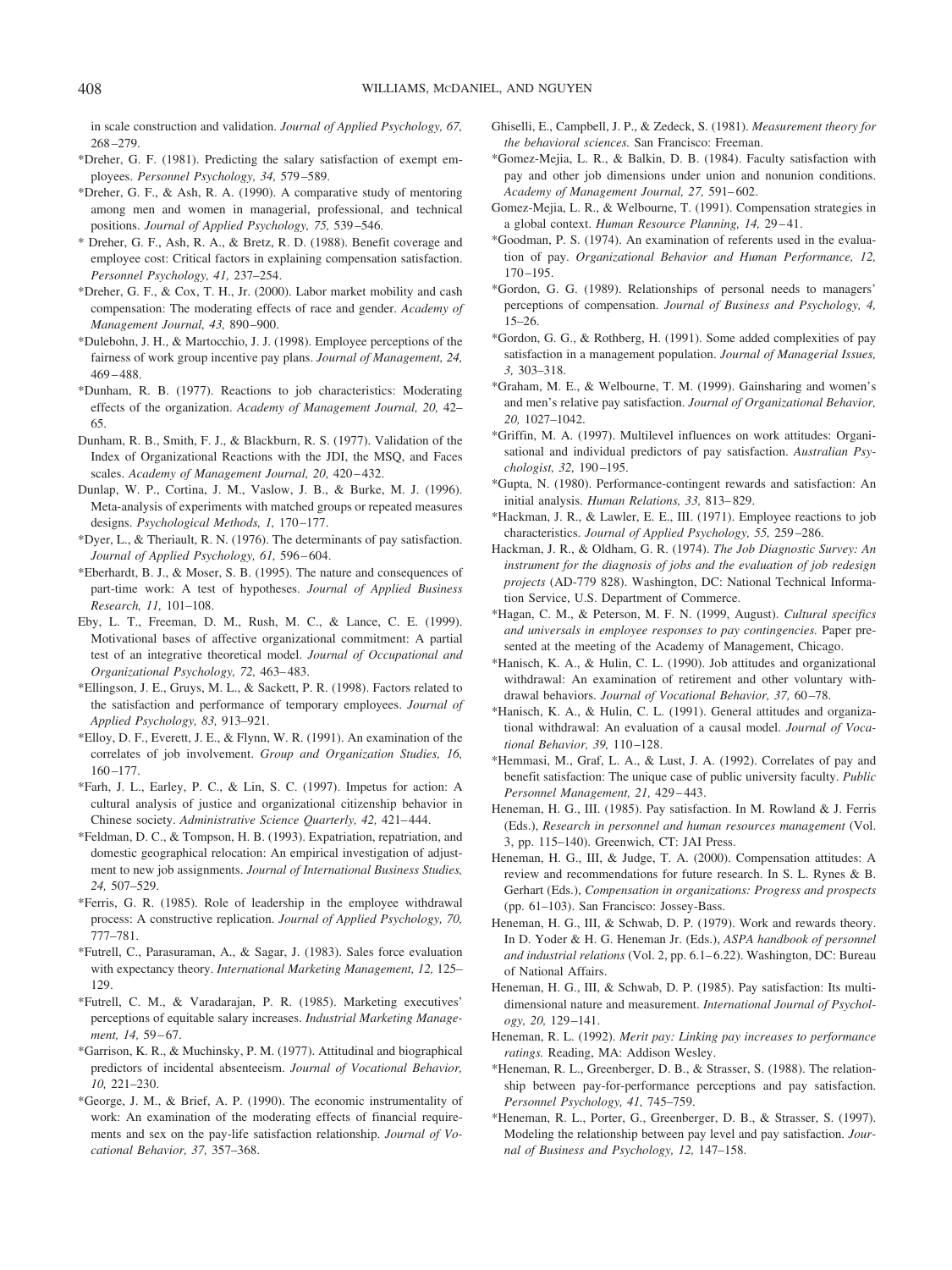- \*Holdnak, B. J., Harsh, J., & Bushardt, S. C. (1993). An examination of leadership style and its relevance to shift work in an organizational setting. *Health Care Management Review, 18,* 21–30.
- \*Hollenbeck, J. R., & Williams, C. R. (1986). Turnover functionality versus turnover frequency: A note on work attitudes and organizational effectiveness. *Journal of Applied Psychology, 71, 606-611.*
- \*Hom, P. W., & Hulin, C. L. (1981). A competitive test of the prediction of reenlistment by several models. *Journal of Applied Psychology, 66,* 23–39.
- \*Honeycutt, E. D., Siguaw, J. A., & Hunt, T. G. (1995). Business ethics and job-related constructs: A cross-cultural comparison of automotive salespeople. *Journal of Business Ethics, 14,* 235–248.
- \*Howard, L. W. (1999). Validity evidence for measures of procedural/ distributive justice and pay/benefit satisfaction. *Journal of Business and Psychology, 14,* 135–147.
- \*Huber, V. L., Seybolt, P. M., & Venemon, K. (1992). The relationship between individual inputs, perceptions, and multidimensional pay satisfaction. *Journal of Applied Social Psychology, 22,* 1356 –1373.
- \*Hunt, J. W., & Saul, P. N. (1975). The relationship of age, tenure, and job satisfaction in males and females. *Academy of Management Journal, 18,* 690 –702.
- Hunter, J. E., & Schmidt, F. L. (1990). *Methods of meta-analysis: Correcting error and bias in research findings.* Newbury Park, CA: Sage.
- Iaffaldano, M. T., & Muchinsky, P. M. (1985). Job satisfaction and job performance: A meta-analysis. *Psychological Bulletin, 97,* 251–273.
- \*Igbaria, M., & Guimaraes, T. (1993). Antecedents and consequences among information center employees. *Journal of Management Information Systems, 9,* 145–174.
- \*Inkson, J. H. K. (1978). Self-esteem as a moderator of the relationship between job performance and job satisfaction. *Journal of Applied Psychology, 63,* 243–247.
- \*Ivancevich, J. M., & Donnelly, J. H., Jr. (1975). Relation of organizational structure to job satisfaction, anxiety-stress, and performance. *Administrative Science Quarterly, 20,* 272–280.
- \*Jacobs, R., & Soloman, T. N. (1977). Strategies for enhancing the prediction of job performance from job satisfaction. *Journal of Applied Psychology, 62,* 417– 421.
- \*Jenkins, G. D., Jr., & Lawler, E. E., III. (1981). Impact of employee participation in pay plan development. *Organizational Behavior and Human Performance, 28,* 111–128.
- \*Jermier, J. M., Gaines, J., & McIntosh, N. J. (1989). Reactions to physically dangerous work: A conceptual and empirical analysis. *Journal of Organizational Behavior, 10,* 15–33.
- \*Jones, F. F., Scarpello, V., & Bergmann, T. (1999). Pay procedures what makes them fair? *Journal of Occupational and Organizational Psychology, 72,* 129 –145.
- \*Judge, T. A. (1993). Validity of the dimensions of the Pay Satisfaction Questionnaire: Evidence of differential prediction. *Personnel Psychology, 46,* 331–355.
- \*Kacmar, K. M., & Ferris, G. R. (1989). Theoretical and methodological considerations in the age-job satisfaction relationship. *Journal of Applied Psychology, 74,* 201–207.
- \*Katerberg, R., Jr., Hom, P. W., & Hulin, C. L. (1979). Effects of job complexity on the reactions of part-time employees. *Organizational Behavior and Human Performance, 24,* 317–332.
- \*Keaveny, T. J., & Inderrieden, E. J. (2000). Gender differences in pay satisfaction and pay expectations. *Journal of Managerial Issues, 12,* 363–379.
- \*Kesselman, G. A., Wood, M. T., & Hagen, E. L. (1974). Relationships between performance and satisfaction under contingent and noncontingent reward systems. *Journal of Applied Psychology, 59,* 374 –376.
- \*Khan, L. J., & Morrow, P. C. (1991). Objective and subjective underemployment relationships to job satisfaction. *Journal of Business Research, 22,* 211–218.
- Kinicki, A. J., McKee-Ryan, F. M., Schriesheim, C. A., & Carson, K. P. (2002). Assessing the construct validity of the Job Descriptive Index: A review and meta-analysis. *Journal of Applied Psychology, 87,* 14 –32.
- \*Klein, S. M., & Maher, J. R. (1966). Education level and satisfaction with pay. *Personnel Psychology, 19,* 195–208.
- \*Koch, J. L., & Rhodes, S. R. (1981). Predictors of turnover of female factory workers. *Journal of Vocational Behavior, 18,* 145–161.
- \*Koch, J. L., & Steers, R. M. (1978). Job attachment, satisfaction, and turnover among public sector employees. *Journal of Vocational Behavior, 12,* 119 –128.
- \*Konovsky, M. A., Folger, R., & Cropanzano, R. (1987). Relative effects of procedural and distributive justice on employee attitudes. *Representative Research in Social Psychology, 17,* 15–24.
- \*Kraut, A. I. (1975). Predicting turnover of employees from measured job attitudes. *Organizational Behavior and Human Performance, 13,* 233– 243.
- \*Krefting, L. A. (1980). Differences in orientations toward pay increases. *Industrial Relations, 19,* 81– 87.
- \*LaFollette, W. R., & Sims, H. P., Jr. (1975). Is satisfaction redundant with organizational climate? *Organizational Behavior and Human Performance, 13,* 257–278.
- \*Landy, F. J. (1971). Motivational type and the satisfaction–performance relationship. *Journal of Applied Psychology, 55,* 406 – 413.
- Lankau, M. J., & Scandura, T. A. (1996). An examination of job attitudes of White, Black, and Hispanic nurses in a public hospital. *International Journal of Public Administration, 19,* 377–398.
- Lawler, E. E., III. (1971). *Pay and organizational effectiveness.* New York: McGraw-Hill.
- Lawler, E. E., III. (1981). *Pay and organizational development.* Reading, MA: Addison Wesley.
- Lee, C., & Farh, J. L. (1999). The effects of gender in organizational justice perception. *Journal of Organizational Behavior, 20,* 133–143.
- \*Lee, R. T., & Martin, J. E. (1991). Internal and external referents as predictors of pay satisfaction among employees in a two-tier wage setting. Journal of Occupational Psychology, 64, 57-66.
- \*Levanoni, E., & Sales, C. A. (1989). Differences in job attitudes between full-time and part-time Canadian employees. *Journal of Social Psychology, 130,* 231–237.
- \*Levinson, E. M. N. (1997). Differences in desired role functioning and job satisfaction between doctoral and nondoctoral school psychologists. *Psychological Reports, 81,* 513–514.
- Locke, E. A., Sirota, D., & Wolfson, A. D. (1976). An experimental case study of the successes and failures of job enrichment in the government agency. *Journal of Applied Psychology, 61,* 701–711.
- \*Lopez, E. M. (1982). A test of the self-consistency theory of the job performance-job satisfaction relationship. *Academy of Management Journal, 25,* 335–348.
- \*Loscocco, K. A., & Spitze, G. (1991). The organizational context of women's and men's pay satisfaction. *Social Science Quarterly, 72,* 3–19.
- \*Lum, L., Kervin, J., Clark, K., Reid, F., & Sirola, W. (1998). Explaining nursing turnover intent: Job satisfaction, pay satisfaction, or organizational commitment? *Journal of Organizational Behavior, 19,* 305–320.
- \*Lyness, K. S., & Thompson, D. E. N. (1997). Above the glass ceiling? A comparison of matched samples of female and male executives. *Journal of Applied Psychology, 82,* 359 –375.
- \*MacEachron, A. E. (1977). Two interactive perspectives on the relationship between job level and job satisfaction. *Organizational Behavior and Human Performance, 19,* 226 –246.
- \*Maimon, Z., & Ronen, S. (1978). Measures of job facet satisfaction as predictors of the tendency to leave or the tendency to stay with an organization. *Human Relations, 31,* 1019 –1030.
- Major, B., & Konar, E. (1984). An investigation of sex differences in pay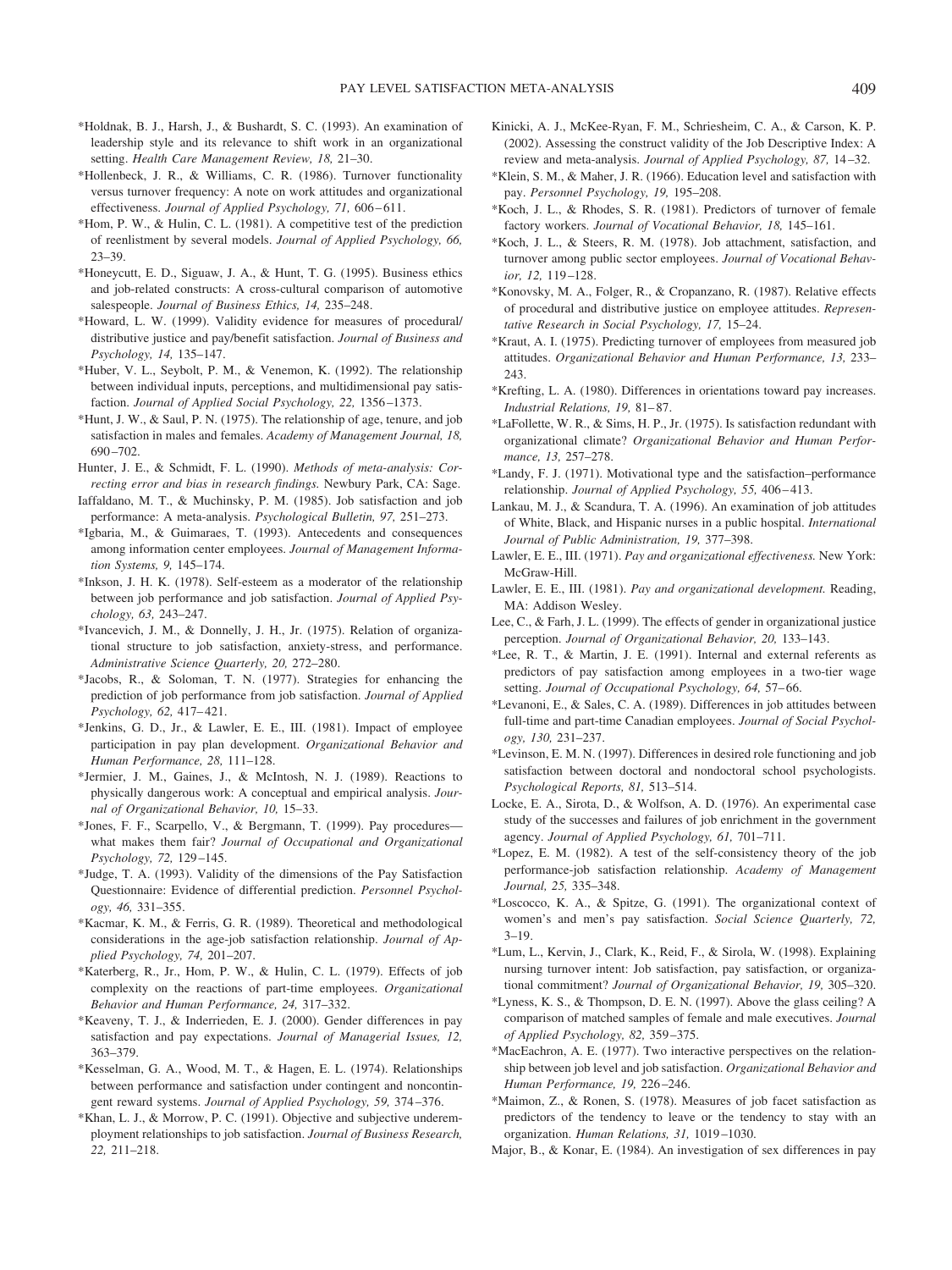expectations and their possible causes. *Academy of Management Journal, 27,* 777–792.

- \*Major, B., & Testa, M. (1989). Social comparison processes and judgments of entitlement and satisfaction. *Journal of Experimental Social Psychology, 25,* 101–120.
- \*Malka, S. (1989). Managerial behavior, participation, and effectiveness in social welfare organizations. *Administration in Social Work, 13, 47–65.*
- \*Martin, J. E., & Lee, R. T. (1992). Pay knowledge and referents in a tiered-employment setting. *Relations Industrielles*, 47, 654–670.
- Martin, J. K., & Hansen, S. L. (1985). Sex, family wage earnings status and satisfaction with work. *Work and Occupations, 12,* 91–109.
- Martinussen, M., & Bjornstad, J. F. (1999). Meta-analysis calculations based on independent and nonindependent cases. *Educational and Psychological Measurement, 59,* 928 –950.
- \*Mathieu, J. E., Hofmann, D. A., & Farr, J. L. (1993). Job perception-job satisfaction relations: An empirical comparison of three competing theories. *Organizational Behavior and Human Decision Processes, 56,* 370 –387.
- \*McClendon, J. A., & Klaas, B. (1993). Determinants of strike-related militancy: An analysis of a university faculty strike. *Industrial and Labor Relations Review, 46,* 560 –573.
- \*McElroy, J. C., Morrow, P. C., Crum, M. R., & Dooley, F. J. (1995). Railroad employee commitment and work-related attitudes and perceptions. *Transportation Journal, 34*(3), 13–24.
- \*McElroy, J. C., Morrow, P. C., Power, M. L., & Iqbal, Z. (1993). Commitment and insurance agents' job perceptions, attitudes and performance. *Journal of Risk and Insurance, 60,* 363–384.
- \*McFarlin, D. B., & Frone, M. R. (1990). A two-tier wage structure in a non-union firm. *Industrial Relations, 29,* 145–154.
- \*McFarlin, D. B., & Sweeney, P. D. (1992). Distributive and procedural justice as predictors of satisfaction with personal and organizational outcomes. *Academy of Management Journal, 35,* 626 – 637.
- \*McGinnis, S. K., & Morrow, P. S. (1990). Job attitudes among full and part-time employees. *Journal of Vocational Behavior, 36,* 86 –96.
- \*McNeilly, K. M., & Russ, F. A. N. (1992). The moderating effect of sales force performance on relationships involving antecedents of turnover. *Journal of Personal Selling & Sales Management, 12,* 9 –20.
- \*Miceli, M. P., Jung, I., Near, J. P., & Greenberger, D. B. (1991). Predictors and outcomes of reactions to pay-for-performance plans. *Journal of Applied Psychology, 76,* 508 –521.
- Miceli, M. P., & Lane, M. C. (1991). Antecedents of pay satisfaction: A review and extension. In K. Rowland & J. Ferris (Eds.), *Research in personnel and human resources management* (Vol. 9, pp. 235–309). Greenwich, CT: JAI Press.
- \*Miceli, M. P., & Mulvey, P. W. (2000). Consequences of satisfaction with pay systems: Two field studies. *Industrial Relations*, 39, 62-87.
- \*Miceli, M. P., Near, J. P., & Schwenk, C. R. (1991). Who blows the whistle and why? *Industrial and Labor Relations Review, 45,* 113–130.
- Milkovich, G. T., & Newman, J. M. (2005). *Compensation* (8th ed.). Boston: McGraw-Hill Irwin.
- \*Milutinovich, J. S. (1977). Black and White differences in job satisfaction, group cohesiveness, and leadership style. *Human Relations, 30,* 1079 –1087.
- \*Mobley, W. H., Horner, S. O., & Hollingsworth, A. T. (1978). An evaluation of the precursors of hospital employee turnover. *Journal of Applied Psychology, 63,* 408 – 414.
- Moorman, R. H. (1991). Relationships between organizational justice and organizational citizenship behaviors: Do fairness perceptions influence employee citizenship? *Journal of Applied Psychology, 76,* 845– 855.
- \*Morgeson, F. P., Campion, M. A., & Maertz, C. P. (2001). Understanding pay satisfaction: The limits of a compensation system implementation. *Journal of Business and Psychology, 16,* 133–149.

\*Morrow, P. C., & Crum, M. R. (1998). The effects of perceived and

objective safety risk on employee outcomes. *Journal of Vocational Behavior, 53,* 300 –313.

- \*Morrow, P. C., & McElroy, J. C. (1987). Work commitment and job satisfaction over three career stages. *Journal of Vocational Behavior, 30,* 330 –346.
- \*Motowidlo, S. J. (1982). Relationship between self-rated performance and pay satisfaction among sales representatives. *Journal of Applied Psychology, 67,* 209 –213.
- \*Motowidlo, S. J. (1983). Predicting sales turnover from pay satisfaction and expectation. *Journal of Applied Psychology, 68,* 484 – 489.
- Mount, M. K., Barrick, M. R., & Ryan, A. M. (2003). Research themes for the future. In M. R. Barrick & A. M. Ryan (Eds.), *Personality and work: Reconsidering the role of personality in organizations* (pp. 326 –344). San Francisco: Jossey-Bass.
- \*Mueller, C. W., Iverson, R. D., & Jo, D. G. (1999). Distributive justice evaluations in two cultural contexts: A comparison of U. S. and South Korean teachers. *Human Relations, 52,* 869 – 893.
- \*Mueller, C. W., & Wallace, J. E. (1996). Justice and the paradox of the contented female worker. *Social Psychology Quarterly, 59,* 338 –349.
- \*Murray, M. A., & Atkinson, T. N. (1981). Gender differences in correlates of job satisfaction. *Canadian Journal of Behavioral Science, 13,*  $44 - 52.$
- \*Nelson, M. F., Chown, D. W., & Stone, T. H. (1999, November). *Pay me more: An examination of faculty pay satisfaction.* Paper presented at the meeting of the Southern Management Association, Atlanta, GA.
- \*Neumann, Y. N. (1980). A contingency approach for understanding equity theory and its predictions. *Social Behavior and Personality, 8,* 153–159.
- \*Newman, J. E. (1974). Predicting absenteeism and turnover: A field comparison of Fishbein's model and traditional job attitude measures. Journal of Applied Psychology, 59, 610-615.
- \*Newman, J. E. (1975). Understanding the organizational structure–job attitude relationship through perceptions of the work environment. *Organizational Behavior and Human Performance, 14,* 371–397.
- \*Nicholson, N., Wall, T., & Lischeron, J. (1977). The predictability of absence and propensity to leave from employees' job satisfaction and attitudes toward influence in decision-making. *Human Relations, 30,* 499 –514.
- \*Norris, D. R., & Niebuhr, R. E. (1983). Professionalism, organizational commitment and job satisfaction in an accounting organization. *Accounting, Organizations and Society, 9,* 49 –59.
- \*Norris, D. R., & Niebuhr, R. E. (1984). Attributional influences on the job performance-job satisfaction relationship. *Academy of Management Journal, 27,* 424 – 431.
- Nunnally, J. C. (1978). *Psychometric theory* (2nd ed.). New York: McGraw-Hill.
- \*Oldham, G. R., & Hackman, J. R. (1981). Relationships between organizational structure and employee reactions: Comparing alternative frameworks. Administrative Science Quarterly, 26, 66-83.
- \*Oldham, G. R., Hackman, J. R., & Pearce, J. L. (1976). Conditions under which employees respond positively to enriched work. *Journal of Applied Psychology, 61,* 395– 403.
- \*Oldham, G. R., Hackman, J. R., & Stepina, L. P. (1979). Norms for the Job Diagnostic Survey. *JSAS Catalog of Selected Documents in Psychology,* 9(14), Ms. No. 1819.
- \*Oldham, G. R., Kulik, C. T., Ambrose, M. L., Stepina, L. P., & Brand, J. F. (1986). Relations between job facet comparisons and employee reactions. *Organizational Behavior and Human Decision Processes, 38,*  $28 - 47.$
- \*Oliver, R. L. (1977). Antecedents of salesmen's compensation perceptions: A path analysis interpretation. *Journal of Applied Psychology, 62,*  $20 - 28$ .
- O'Reilly, C. A., III, & Caldwell, D. F. (1979). Informational influence as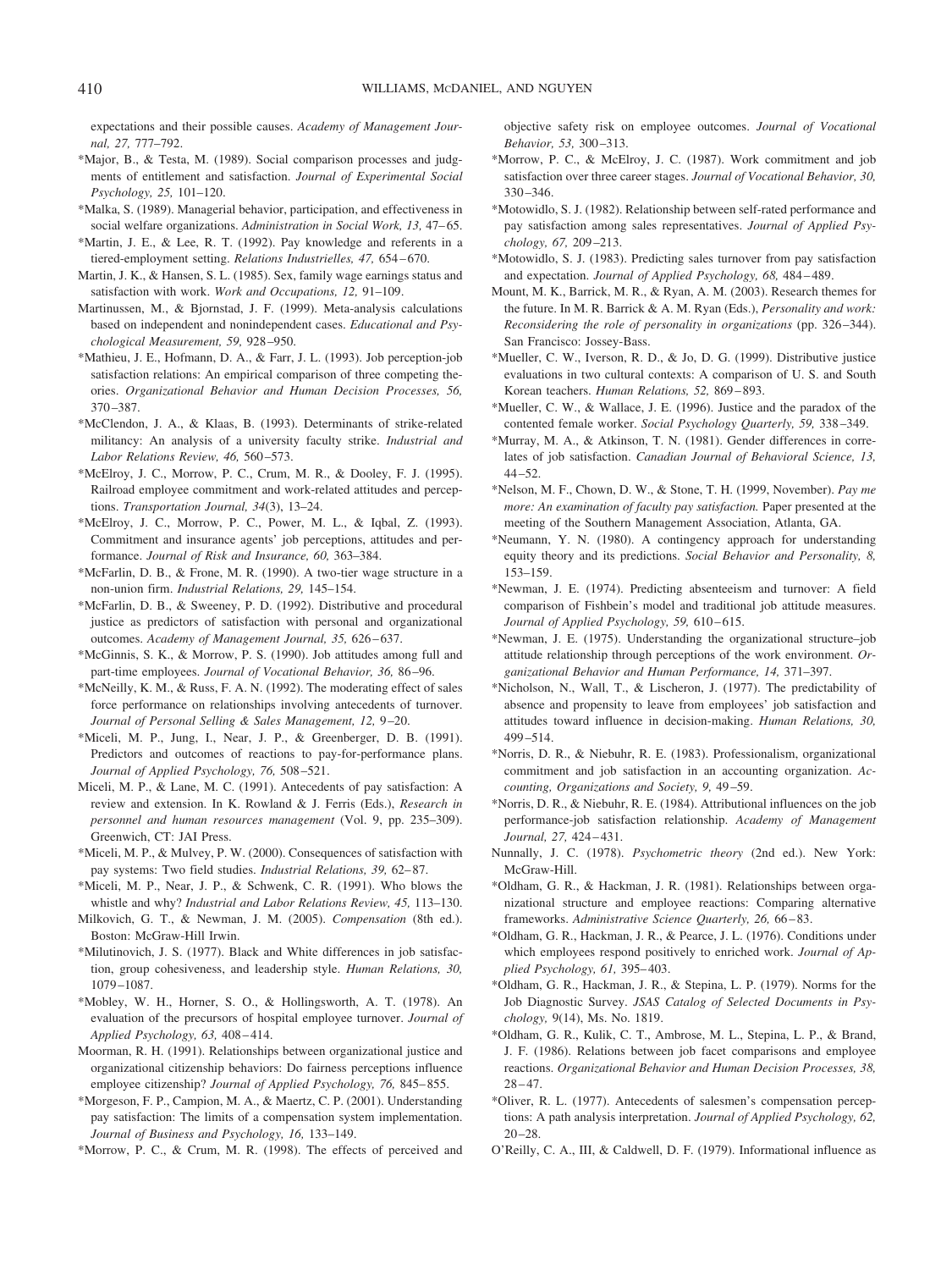a determinant of perceived task characteristics and job satisfaction. *Journal of Applied Psychology, 64,* 157–165.

- \*O'Reilly, C. A., III., & Caldwell, D. F. (1985). The impact of normative social influence and cohesiveness on task perceptions and attitudes: A social information processing approach. *Journal of Occupational Psychology, 58,* 193–206.
- \*O'Reilly, C. A., III, & Roberts, K. H. (1973). Job satisfaction among whites and nonwhites: A cross-cultural perspective. *Journal of Applied Psychology, 57,* 295–299.
- \*Orpen, C., & Bonnici, J. (1990). The causes and consequences of pay satisfaction: A test of Lawler's model. *Psychology: A Journal of Human Behavior, 27,* 27–29.
- Ostroff, C., & Harrison, D. A. (1999). Meta-analysis, level of analysis, and best estimates of population correlations: Cautions for interpreting metaanalytic results in organizational behavior, *Journal of Applied Psychology, 84,* 260 –270.
- \*Parasuraman, A., & Futrell, C. M. (1983). Demographics, job satisfaction, and propensity to leave of industrial salesmen. *Journal of Business Research, 11,* 33– 48.
- \*Parasuraman, S. (1982). Predicting turnover intentions and turnover behavior: A multivariate analysis. *Journal of Vocational Behavior, 21,* 111–121.
- Pelled, L. H., Eisenhardt, K. M., & Xin, K. R. (1999). Exploring the black box: An analysis of work group diversity, conflict, and performance. *Administrative Science Quarterly, 44,* 1–28.
- \*Penley, L. E., & Hawkins, B. L. (1980). Organizational communication, performance, and job satisfaction as a function of ethnicity and sex. *Journal of Vocational Behavior, 16,* 368 –384.
- \*Penzer, W. N. (1969). Education level and satisfaction with pay: An attempted replication. *Personnel Psychology, 22,* 185–199.
- Podsakoff, P. M., MacKenzie, S. B., Lee, J., & Podsakoff, N. P. (2003). Common method biases in behavioral research: A critical review of the literature and recommended remedies. *Journal of Applied Psychology, 88,* 879 –903.
- \*Podsakoff, P. M., Todor, W. D., & Skov, R. (1982). Effects of leader contingent and noncontingent reward and punishment behaviors on subordinate performance and satisfaction. *Academy of Management Journal, 25, 810-821.*
- \*Pond, S. B., III, & Geyer, P. D. (1991). Differences in the relation between job satisfaction and perceived work alternatives among older and younger blue collar workers. *Journal of Vocational Behavior, 39,* 251–262.
- \*Rice, R. W., McFarlin, D. B., & Bennett, D. E. (1989). Standards of comparison and job satisfaction. *Journal of Applied Psychology, 74,* 591–598.
- \*Rice, R. W., Phillips, S. M., & McFarlin, D. B. (1990). Multiple discrepancies and pay satisfaction. *Journal of Applied Psychology, 75,* 386 – 393.
- \*Riggio, R. E., & Cole, E. J. (1992). Agreement between subordinate and superior ratings of supervisory performance and effects on self and subordinate job satisfaction. *Journal of Occupational and Organizational Psychology, 65,* 151–158.
- \*Roberts, J. A., & Chonko, L. B. (1996). Pay satisfaction and sales force turnover: The impact of different facets of pay on pay satisfaction and its implications for sales force management. *Journal of Managerial Issues, 8,* 154 –169.
- \*Roedel, R. R., & Nystrom, P. C. (1988). Nursing jobs and satisfaction. *Nursing Management, 19*(2), 34 –38.
- \*Rogelberg, S. G., Luong, A., Sederburg, M. E., & Cristol, D. S. (2000). Employee attitude surveys: Examining the attitudes of noncompliant employees. *Journal of Applied Psychology, 85,* 284 –293.
- \*Ronen, S. (1986). Equity perception in multiple comparisons: A field study. *Human Relations, 39,* 333–346.

\*Rosse, J. G., & Hulin, C. L. (1985). Adaptation to work: An analysis of

employee health, withdrawal, and change. *Organizational Behavior and Human Decision Processes, 36,* 324 –347.

- Rothstein, H. R., & McDaniel, M. A. (1989). Guidelines for conducting and reporting meta-analyses. *Psychological Reports, 65,* 759 –770.
- \*Roznowski, M., & Hulin, C. L. (1985). Influences of functional specialty and job technology on employees' perceptual and affective responses to their jobs. *Organizational Behavior and Human Decision Processes, 36,* 186 –208.
- \*Sauser, W. I., & York, M. (1978). Sex differences in job satisfaction: A reexamination. *Personnel Psychology, 31,* 537–547.
- Scarpello, V. (1988, April). *Pay satisfaction and pay fairness: Are they the same?* Paper presented at the meeting of the Society for Industrial and Organizational Psychology, Dallas, TX.
- Scarpello, V., Huber, V., & Vandenberg, R. J. (1988). Compensation satisfaction: Its measurement and dimensionality. *Journal of Applied Psychology, 73,* 163–171.
- \*Scarpello, V., & Jones, F. F. (1996). Why justice matters in compensation decision making. *Journal of Organizational Behavior, 17,* 285–299.
- \*Scholl, R. W., Cooper, E. A., & McKenna, J. F. (1987). Referent selection in determining equity perceptions: Differential effects on behavioral and attitudinal outcomes. *Personnel Psychology, 40,* 113–124.
- \*Schwab, D. P., & Wallace, M. J., Jr. (1974). Correlates of employee satisfaction with pay. *Industrial Relations, 13, 78-89*.
- Scott, K. D., & Taylor, G. S. (1985). An examination of conflicting findings on the relationship between job satisfaction and absenteeism: A meta-analysis. *Academy of Management Journal, 28,* 599 – 612.
- \*Seers, A., & Graen, G. B. (1984). The dual attachment concept: A longitudinal investigation of the combination of task characteristics and leader-member exchange. *Organizational Behavior and Human Performance, 33,* 283–306.
- Seybolt, J. W. (1976). Work satisfaction as a function of the person– environment interaction. *Organizational Behavior and Human Perfor*mance, 17, 66-75.
- \*Shapiro, H. J. (1976). Models of pay satisfaction: A comparative study. *Psychological Reports, 39,* 223–230.
- \*Shapiro, H. J., & Wahba, M. A. (1978). Pay satisfaction: An empirical test of a discrepancy model. *Management Science, 24,* 612– 622.
- \*Shaw, J. D., Duffy, M. K., Jenkins, G. D., & Gupta, N. N. (1999). Positive and negative affect, signal sensitivity, and pay satisfaction. *Journal of Management, 25,* 189 –206.
- \*Sims, H. P., Jr., & Szilagyi, A. D. (1976). Job characteristic relationships: Individual and structural moderators. *Organizational Behavior and Human Performance, 17,* 211–230.
- \*Sloane, P. J., & Williams, H. (2000). Job satisfaction, comparison earnings, and gender. *Labour, 14,* 473–502.
- \*Smart, R., & Peterson, C. N. (1994). Stability versus transition in women's career development: A test of Levinson's theory. *Journal of Vocational Behavior, 45,* 241–260.
- Smith, P. C., Kendall, L. M., & Hulin, C. L. (1969). *The measurement of satisfaction in work and retirement.* Chicago: Rand McNally.
- \*Snyder, R. A., Verderber, K. S., & Morris, J. H. (1986). Voluntary union membership of women and men: Differences in personal characteristics, perceptions and attitudes. *Journal of Occupational Psychology, 59,* 205–216.
- Spector, P. (1997). *Job satisfaction.* Thousand Oaks, CA: Sage.
- \*Steel, B. S., & Lovrich, N. P., Jr. (1987). Comparable worth: The problematic politicization of a public personnel issue. *Public Personnel Management, 16,* 23–36.
- \*Steffy, B. D., & Jones, J. W. (1990). Differences between full-time and part-time employees in perceived role strain and work satisfaction. *Journal of Organizational Behavior, 11,* 321–329.
- \*Stepina, L. (1985). Position characteristics, organizational setting characteristics, and employee reactions: Test of conceptual framework. *International Journal of Psychology, 20,* 255–275.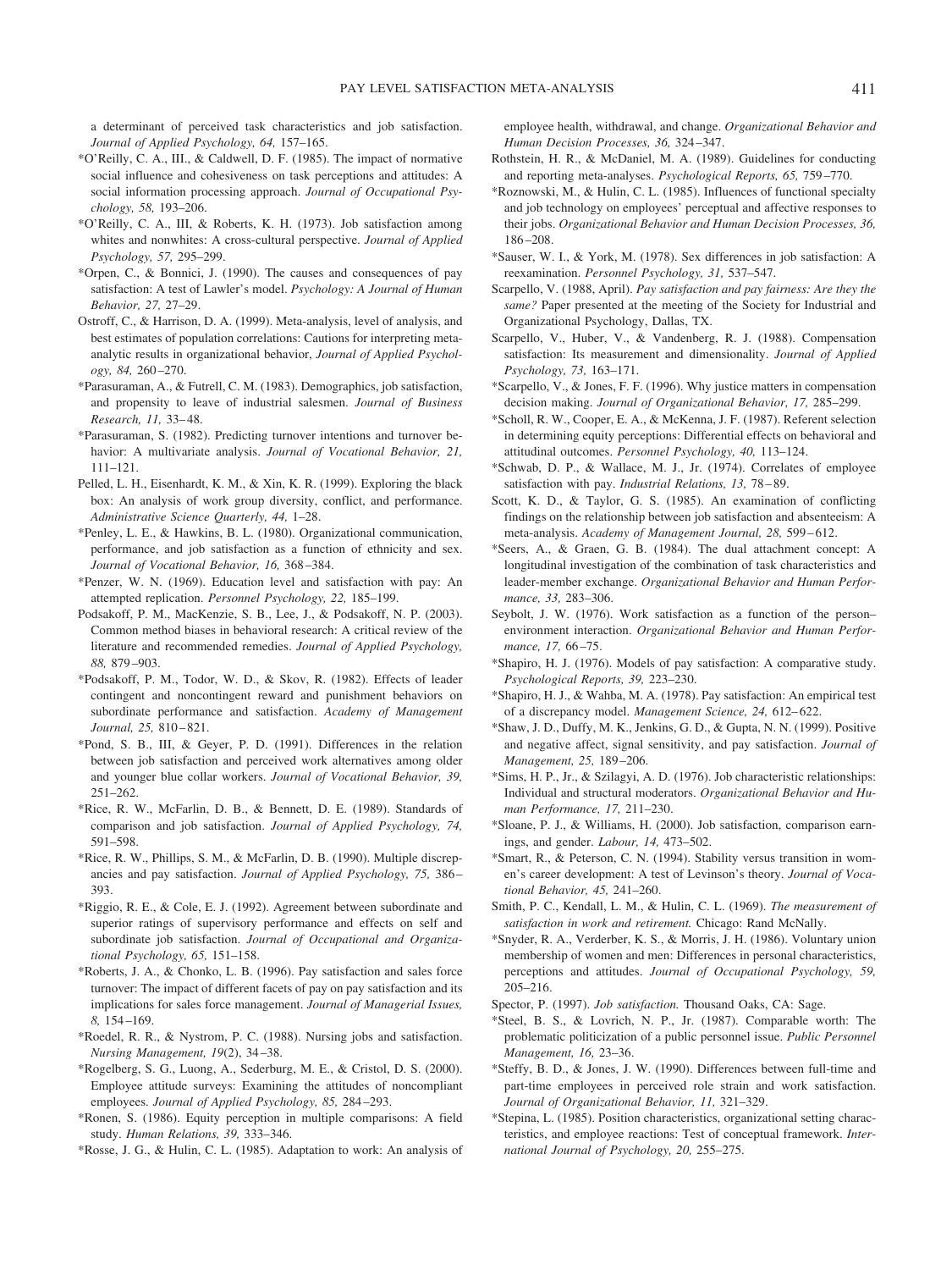- \*Stepina, L. P., Hassell, B. L., Harris, J. R., & Mayfield, C. R. (1991). A comparative test of the independent effects of interpersonal, task, and reward domains on personal and organizational outcomes. *Journal of Social Behavior and Personality, 6,* 93–104.
- \*Stone, E. F. (1975). Job scope, job satisfaction, and the Protestant ethic: A study of enlisted men in the U. S. Navy. *Journal of Vocational Behavior, 7,* 215–224.
- \*Stone, E. F. (1976). The moderating effect of work-related values on the job scope-job satisfaction relationship. *Organizational Behavior and Human Performance, 15,* 147–167.
- \*Stroh, L. K., Brett, J. M., & Reilly, A. H. (1996). Family structure, glass ceiling, and traditional explanations for the differential rate of turnover of female and male managers. *Journal of Vocational Behavior, 49,* 99 –118.
- \*Stumpf, S. A., & Rabinowitz, S. (1981). Career stage as a moderator of performance relationships with facets of job satisfaction and role perceptions. *Journal of Vocational Behavior, 18,* 202–218.
- \*Sturman, M. C., & Short, J. C. (2000). Lump-sum bonus satisfaction: Testing the construct validity of a new pay satisfaction dimension. *Personnel Psychology, 53,* 673–700.
- \*Summers, T. P., & DeNisi, A. S. (1990). In search of Adam's other: Reexamination of referents used in the evaluation of pay. *Human Relations, 43,* 497–511.
- \*Summers, T. P., & Hendrix, W. H. (1991a). Development of a turnover model that incorporates a matrix measure of valence-instrumentalityexpectancy perceptions. *Journal of Business and Psychology, 6,* 227– 245.
- \*Summers, T. P., & Hendrix, W. H. (1991b). Modelling the role of pay equity perceptions: A field study. *Journal of Occupational Psychology, 64,* 145–157.
- \*Swan, J. R., Futrell, C. M., & Todd, J. T. N. (1978). Same job— different views: Women and men in industrial sales. *Journal of Marketing, 42,* 92–98.
- \*Sweeney, P. D., & McFarlin, D. B. (1993). Workers' evaluations of the "ends" and the "means": An examination of four models of distributive and procedural justice. *Organizational Behavior and Human Decision Processes, 55,* 23– 40.
- \*Sweeney, P. D., McFarlin, D. B., & Inderrieden, E. J. (1990). Using relative deprivation theory to explain satisfaction with income and pay level: A multistudy examination. *Academy of Management Journal, 33,* 423– 436.
- \*Szilagyi, A. D., Jr., Sims, H. P., Jr., & Keller, R. T. (1976). Role dynamics, locus of control, and employee attitudes and behavior. *Academy of Management Journal, 19,* 259 –276.
- \*Tang, T. L.-P., & Sarsfield-Baldwin, L. J. (1996). Distributive and procedural justice as related to satisfaction and commitment. *S. A. M. Advanced Management Journal, 61*(3), 25–31.
- \*Tang, T. L., & Talpade, M. (1999). Sex differences in satisfaction with pay and co-workers: Faculty and staff at a public institution of higher education. *Public Personnel Management, 28,* 345–349.
- \*Terborg, J. R., Lee, T. W., Smith, F. J., Davis, G. A., & Turbin, M. S. (1982). Extension of the Schmidt and Hunter validity generalization procedure to the prediction of absenteeism behavior from knowledge of job satisfaction and organizational commitment. *Journal of Applied Psychology, 67,* 440 – 449.
- Tett, R. P., & Meyer, J. P. (1993). Job satisfaction, organizational commitment, turnover intention, and turnover: Path analysis based on metaanalytic findings. *Personnel Psychology, 46,* 259 –293.
- \*Tiegs, R. B., Tetrick, L. E., & Fried, Y. (1992). Growth need strength and context satisfactions as moderators of the relations of the Job Characteristics Model. *Journal of Management, 18,* 575–593.
- \*Ting, Y. (1996). Analysis of job satisfaction of the federal white-collar

work force: Findings from the Survey of Federal Employees. *American Review of Public Administration, 26,* 439 – 456.

- \*Ting, Y. (1997). Determinants of job satisfaction of federal government employees. *Public Personnel Management, 26,* 313–334.
- \*Tremblay, M., Roger, A., & Toulouse, J. M. (1995). Career plateau and work attitudes: An empirical study of managers. *Human Relations, 48,* 221–237.
- \*Tremblay, M., Sire, B., & Balkin, D. (1999). The role of organizational justice in pay and employee benefit satisfaction, and its effects on work attitudes. *Group and Organization Management, 25,* 269 –290.
- \*Tremblay, M., St-Onge, S., & Toulouse, J. (1997). Determinants of salary relevance: A field study of managers. *Journal of Business and Psychology, 11,* 465– 484.
- U.S. Bureau of Economic Analysis. (2003). *National income and product account tables.* Retrieved September 10, 2003, from www.bea.gov/bea/ dn/nipaweb
- Vance, R. J., & Biddle, T. F. (1985). Task experience and social cues: Interactive effects on attitudinal reactions. *Organizational Behavior and Human Decision Processes, 35,* 252–265.
- \*Vecchio, R. F. (1984). Models of psychological inequity. *Organizational Behavior and Human Performance, 34,* 266 –282.
- \*Vest, M. J., Scott, K. D., & Markham, S. E. (1994). Self-rated performance and pay satisfaction, merit increase satisfaction, and instrumentality beliefs in a merit pay environment. *Journal of Business and Psychology, 9,* 171–181.
- Viswesvaran, C., Ones, D. S., & Schmidt, F. L. (1996). Comparative analysis of the reliability of job performance ratings. *Journal of Applied Psychology, 81,* 557–574.
- \*Wanberg, C. R., Carmichael, H. D., & Downey, R. G. (1999). Satisfaction at last job and unemployment: A new look. *Journal of Organizational Behavior, 20,* 121–131.
- \*Warr, P. B., & Routledge, T. (1969). An opinion scale for the study of managers' job satisfaction. *Occupational Psychology, 43,* 95–109.
- \*Waters, L. K., & Roach, D. (1971). Relationship between job attitudes and two forms of withdrawal from the work situation. *Journal of Applied Psychology, 55,* 92–94.
- \*Waters, L. K., Roach, D., & Waters, C. W. (1976). Estimates of future tenure, satisfaction, and biographical variables as predictors of termination. *Personnel Psychology*, 29, 57–60.
- \*Watson, C. J. (1981). An evaluation of some aspects of the Steers and Rhodes model of employee attendance. *Journal of Applied Psychology, 66,* 385–389.
- Weaver, C. N. (1977). Relationships among pay, race, sex, occupational prestige, supervision, work autonomy, and job satisfaction in a national sample. *Personnel Psychology, 30,* 437– 445.
- Weaver, C. N. (1998). Black–White differences in job satisfaction: Evidence from 21 nationwide surveys. *Psychological Reports, 83,* 1083– 1088.
- \*Weiner, N. (1980). Determinants and behavioral consequences of pay satisfaction: A comparison of two models. *Personnel Psychology, 33,* 741–757.
- Weiss, D. J., Dawis, R. V., England, G. W., & Lofquist, L. H. (1967). *Manual for the Minnesota Satisfaction Questionnaire.* Minneapolis: Work Adjustment Project, University of Minnesota Industrial Relations Center.
- Whetzel, D. A., & McDaniel, M. A. (1988). The reliability of validity generalization data bases. *Psychological Reports, 63,* 131–134.
- \*Wiener, Y., & Klein, K. L. (1978). The relationship between vocational interests and job satisfaction: Reconciliation of divergent results. *Journal of Vocational Behavior, 13,* 298 –304.
- \*Williams, A., Livy, B., Silverstone, R., & Adams, P. (1979). Factors associated with labour turnover among ancillary staff in two London hospitals. *Journal of Occupational Psychology, 52,* 1–16.